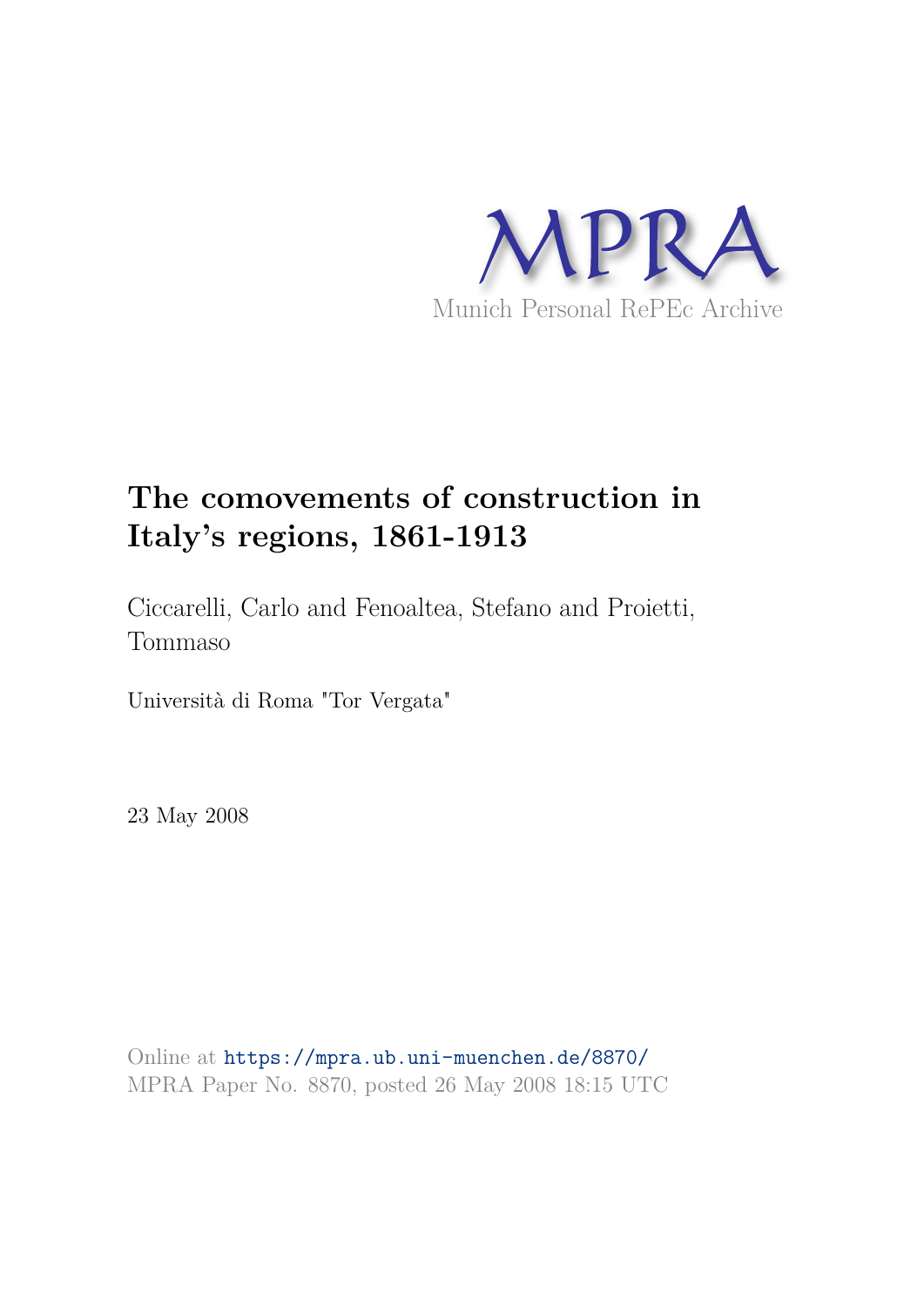## THE COMOVEMENTS OF CONSTRUCTION IN ITALY'S REGIONS, 1861-1913

Carlo Ciccarelli<sup>a</sup>, Stefano Fenoaltea<sup>a,\*</sup>, Tommaso Proietti<sup>a</sup>

 ${}^a$ Facoltà di Economia, Università di Roma "Tor Vergata," via Columbia 2, 00133 Roma, Italy

#### Abstract

This paper examines the comovements of construction in Italy's regions from 1861 to 1913. The dynamic correlations of the series' deviation cycles decline in the case of buildings, remain very low in that of railways, and tend to decline in that of other infrastructure; the total-construction correlations instead peak in the 1870s, and again after 1900. Long-term comovements are examined by tracking the dispersion of the first differences of the measured trends. Increasing dispersion is obtained in the construction of buildings and of non-rail infrastructure; railway construction displayed a dramatic decline in dispersion, which dominates the aggregate.

Key words: construction, regions, post-Unification Italy, trends, cycles, comovements

Preprint submitted to Elsevier Science 26 May 2008

Corresponding author. Tel: 011-39-06-7259-5907. Email addresses: carlo.ciccarelli@uniroma2.it (Carlo Ciccarelli), stefano.fenoaltea@uniroma2.it (Stefano Fenoaltea), tommaso.proietti@uniroma2.it (Tommaso Proietti).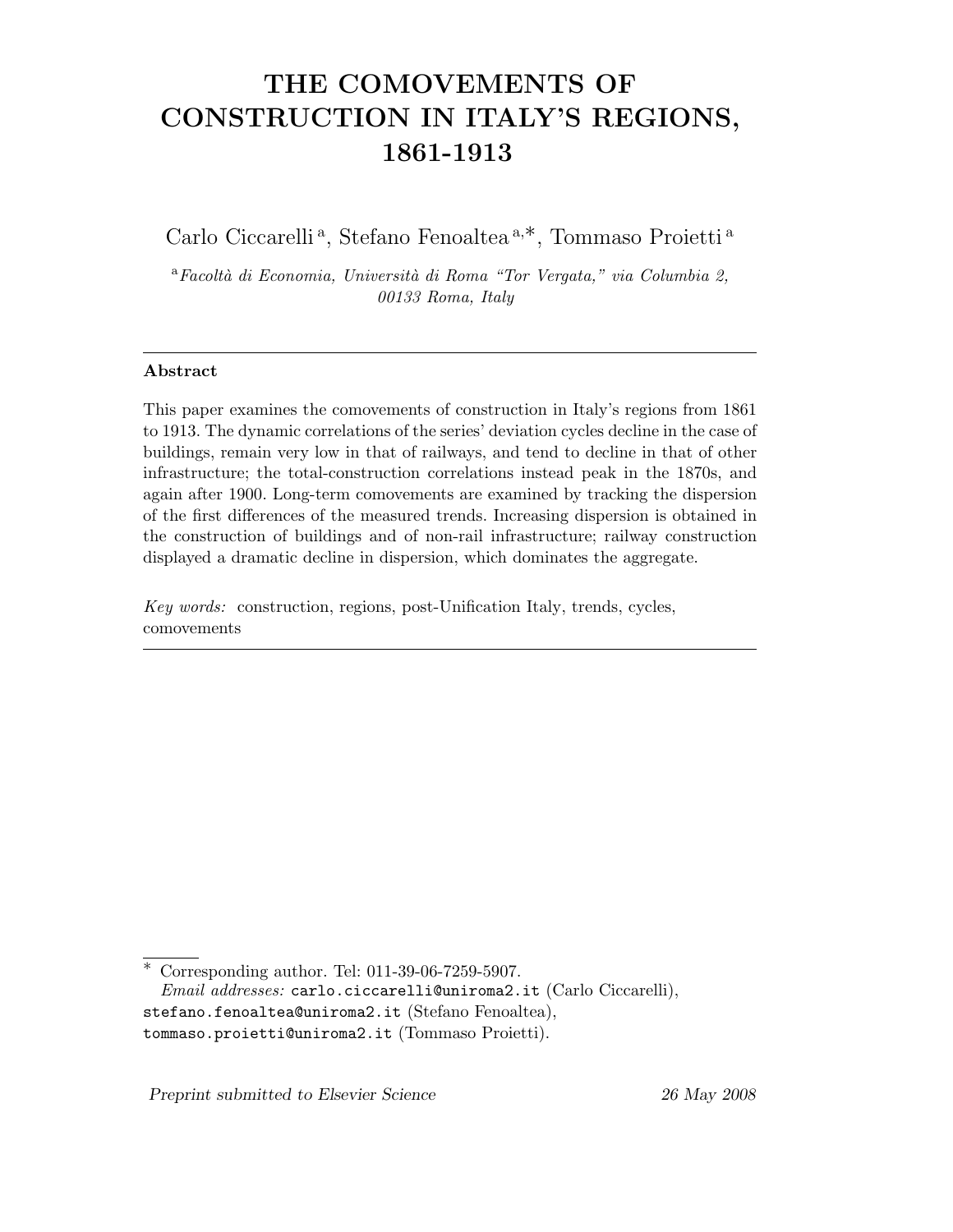#### 1 Introduction

There is a growing literature that uses the relatively rich data available for the recent past to investigate the comovements of production activities among the different components of a broader geographic unit. While sub-national production series for the more distant past are comparatively rare, post-Unification Italy is something of a happy exception, and a growing corpus of constant-price regional production series is now available.

This paper examines the comovements of new construction in Italy's regions from Unification to World War I. For a combination of reasons, this sector provides a particularly interesting case study. Technically, construction activity is highly unstable, because it is a stock-adjusting flow, and sensitive as perhaps no other to strictly local developments, because its products are immobile. Historically, in the Italian case construction movements appear as a major determinant of the path of aggregate output (Ciccarelli and Fenoaltea, 2007); and they are documented by a comparative abundance of what are, in context, high-frequency regional data.

For reasons of space, the object of the present examination is limited. On the one hand, it considers only aggregate (new) construction and its three immediate subaggregates, which are here building construction, railway construction, and other (social-overhead) construction; the underlying, more specific categories are occasionally recalled, but not systematically examined. On the other, it considers only the sixteen regions themselves, and ignores the three traditional macro-areas that group the regions of the North-West, of the Center and North-East, and of the South and major islands.

The regional total and component series are here filtered to extract their trends and deviation cycles. Short-term comovements are investigated by calculating dynamic correlations of the deviation cycles. The building-cycle correlations are initially high but decline sharply, while the railway-cycle correlations are consistently very low; the other-construction-cycle correlations tend to lie between the preceding two, and moderately decline. All three tend to display local peaks when the corresponding national series was particularly volatile. The total-construction-cycle correlations reflect both these correlations within its components, and the correlations between the (national) components themselves; as the latter peak sharply in the early 1870s and again after the turn of the century, so do the regional total-construction-cycle correlations.

Longer-term comovements are investigated by examining the distribution of the first differences in the regional series' calculated trends, with the latter scaled to give each region an equal weight. Here too, building and other nonrailway construction display growing dispersion. The dispersion of railway con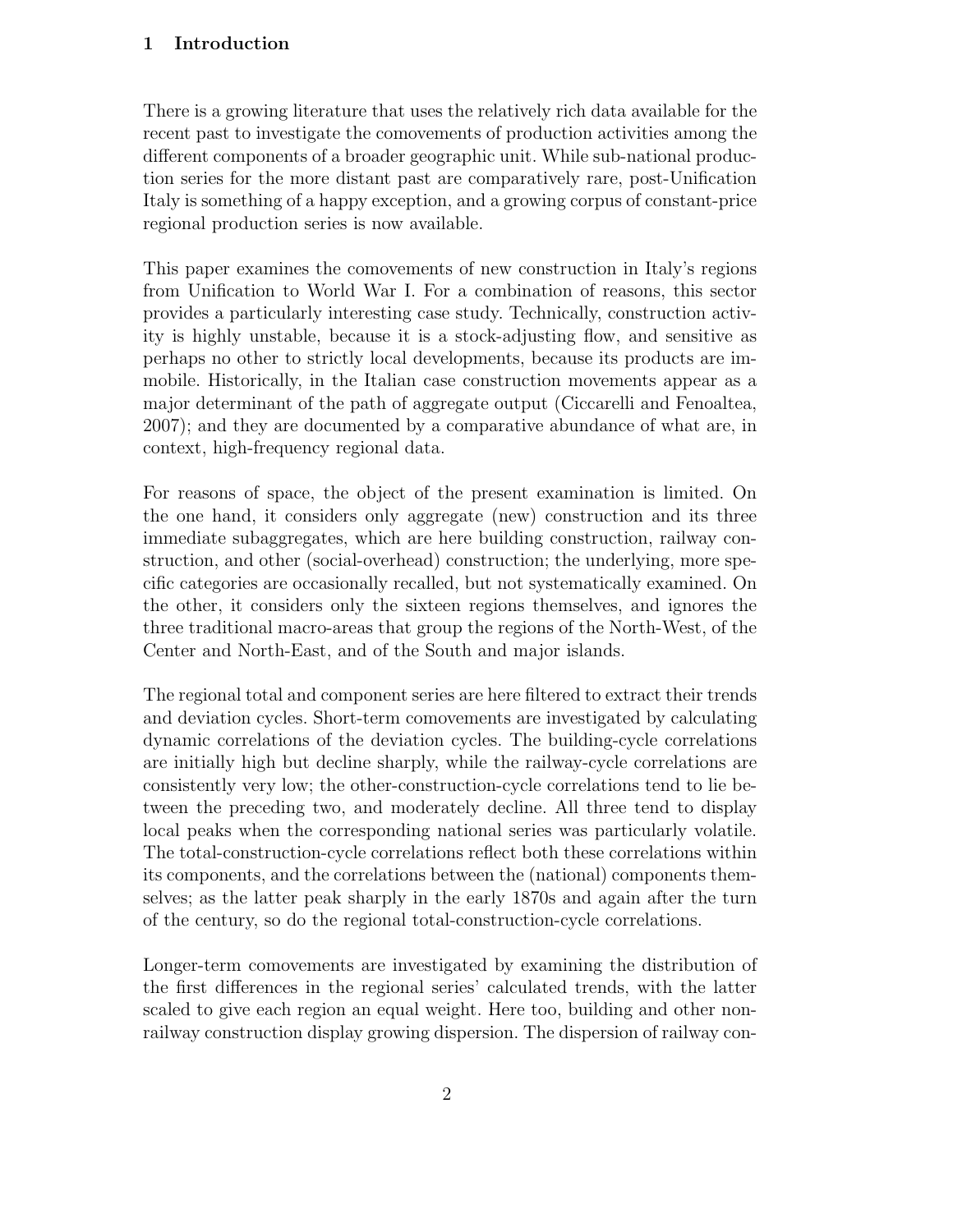struction instead dramatically declined; and that of total regional construction followed a similar path, simply because railway construction was much the most variable, and most idiosyncratic, component of the regional aggregate.

#### 2 The data

Italy's heritage of historical data is not particularly rich; the national series themselves are often estimated through indirect indicators, and for many industries the annual estimates of regional production rely perforce on the interpolation of a small number of benchmark regional shares (e.g., Fenoaltea, 2003a, 2004). In the case of construction activity, for the reasons noted, the fall-back assumption that regional shares evolved relatively slowly would be hard to defend; fortunately, it can here be avoided, for the empirical evidence is relatively rich.

Railway construction proper was recorded in great detail, and only a few subsidiary components of the present aggregate, like the initial construction of horse tramways, must be extrapolated from a handful of point estimates. Other public works were documented by the annual expenditure figures in public budgets; these naturally omit privately-financed social-overhead construction, but the more significant of these relate to the infrastructure of the utilities, which also left an abundant documentary trace. The construction of buildings, too, was widely documented by the annual assessment figures generated by the tax on buildings; but this data-base is incomplete, and the corresponding aggregate series are less sturdy than the others.<sup>1</sup> This wealth of relatively high-frequency information allows the calculation of regional series directly from local data.

The series analyzed here are the recently compiled regional estimates of 1911 price value added in new construction. <sup>2</sup> These are illustrated, in index form

 $1$  The most serious gap in the data stems from the relatively late introduction of the tax on buildings. Over the series' initial decade, building construction could be estimated, for a few regions, from alternative local evidence (the municipal tax on construction materials); for the other regions, the backward extrapolation relies on a common index, and local deviations could not be incorporated. Moreover, rural structures were exempt from that tax, as they entered the base for the land tax; the ratio of taxed to untaxed construction is estimated on the basis of the census evidence on the changes in the distribution of the corresponding populations.

<sup>2</sup> See Ciccarelli and Fenoaltea (2008a, 2008b). These estimates include the maintenance component of construction activity, but for a combination of reasons the latter is here ignored. Maintenance is a stock-related flow, rather than a stock-adjusting flow: it is intrinsically of little relevance to the study of construction *movements*. Moreover, in the present context, large components of both the new-construction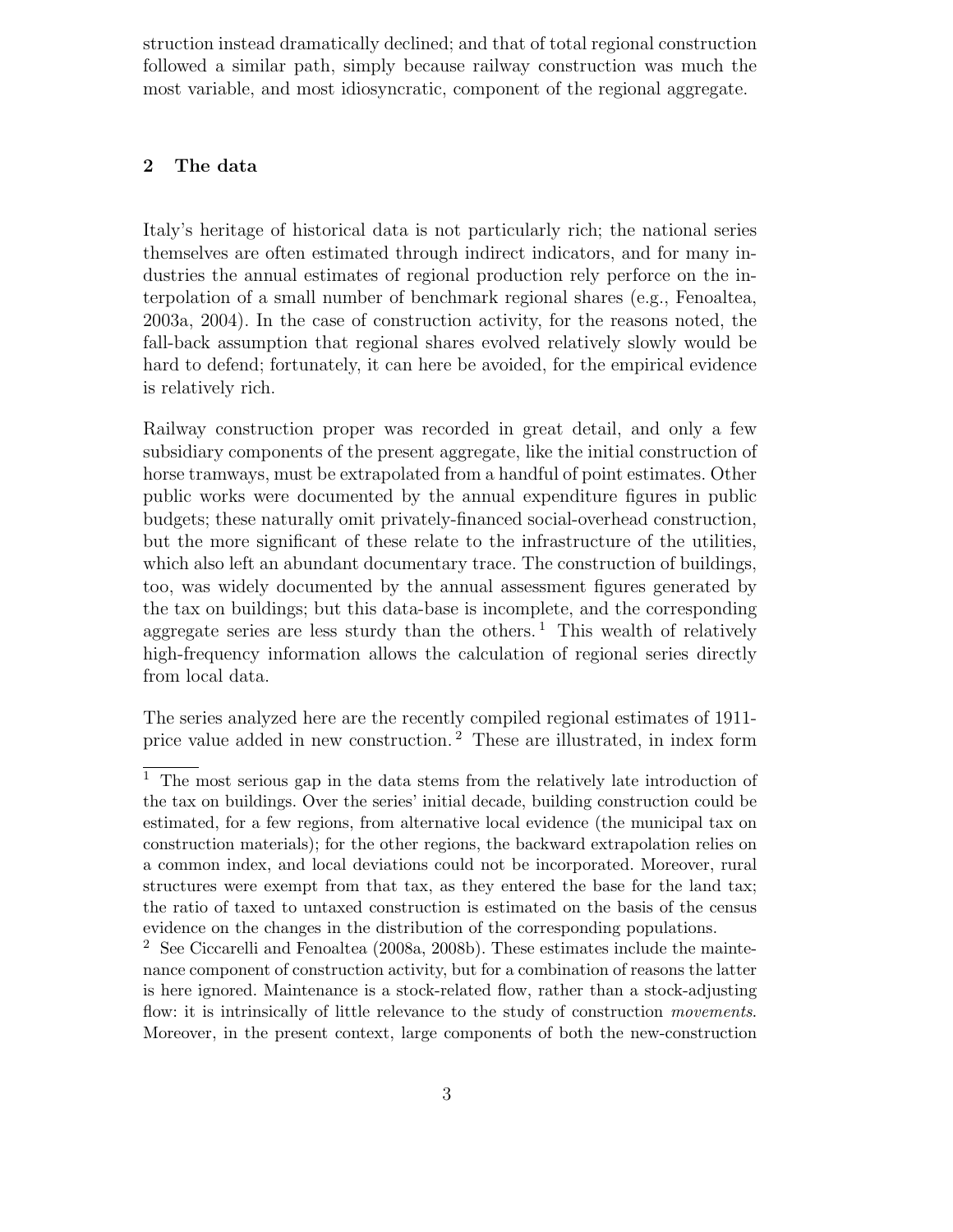and on a common scale, in Figure 1; the indices of total, non-railway, and building construction for each region are the 1911-price series divided by the same scalar–the region's average total new construction at 1911 prices–so the railway and other social-overhead components appear as vertical differences. Regional paths differ widely, and do not simply reproduce the analogous national paths illustrated, to the same scale, in Figure 2.

#### 3 Short-term comovements: method

The short-term comovements of the estimated series are evaluated by examining their cyclical deviations from the underlying (flexible) trend. The regional series  $y_{it}$ ,  $t = 1, \ldots, n$ ,  $i = 1, \ldots, N$ , are decomposed simply as

$$
y_{it} = \mu_{it} + \psi_{it} \tag{1}
$$

where  $\mu_{it}$  is the trend, and  $\psi_{it}$  is the deviation cycle. Here, these components are estimated by the LHP filter (Leser 1961, Hodrick and Prescott, 1997) with a smoothness parameter that is set equal to the value suggested by Ravn and Uhlig (2002) for annual data, so that the corresponding trend filter can be interpreted as a low-pass filter with a cut-off period of 10-12 years. As a result, the component  $\psi_{it}$  will retain to a great extent the fluctuations in the series that have a periodicity smaller than 12 years.<sup>3</sup>

As is well known, and much discussed, at the end of the sample the LHPfiltered components are of questionable reliability (Orphanides and Van Norden, 2002). In principle, the LHP estimates could be adapted to the characteristics of the present series using the techniques reviewed in Proietti (2008); however, Wallis (1974) has proved that the dynamic relationship between filtered time series is least distorted if the same (possibly suboptimal) filter is applied to all the series.

In a tradition that goes back at least to Kuznets (1928), the concordance of the regional cycles is here evaluated by the average  $(\bar{r}_t)$  of the  $N(N+1)/2$ pairwise dynamic correlation coefficients  $r_{i,j,t}$  between the cyclical components. With  $i$  and  $j$  denoting the region and  $t$  time,

and maintenance series are obtained by deflating regional expenditure series by the available national deflator. In the case of new construction, the region-specific variation in expenditure far outweighs the common variation in the deflator; in the case of maintenance, to the contrary, the expenditure series are trend-dominated, and the deflated series display largely common movements introduced by the common deflator.

<sup>&</sup>lt;sup>3</sup> For a thorough treatment of the selection of the smoothing parameters for the LHP filter at different observation frequencies see Maravall and del Rio (2007).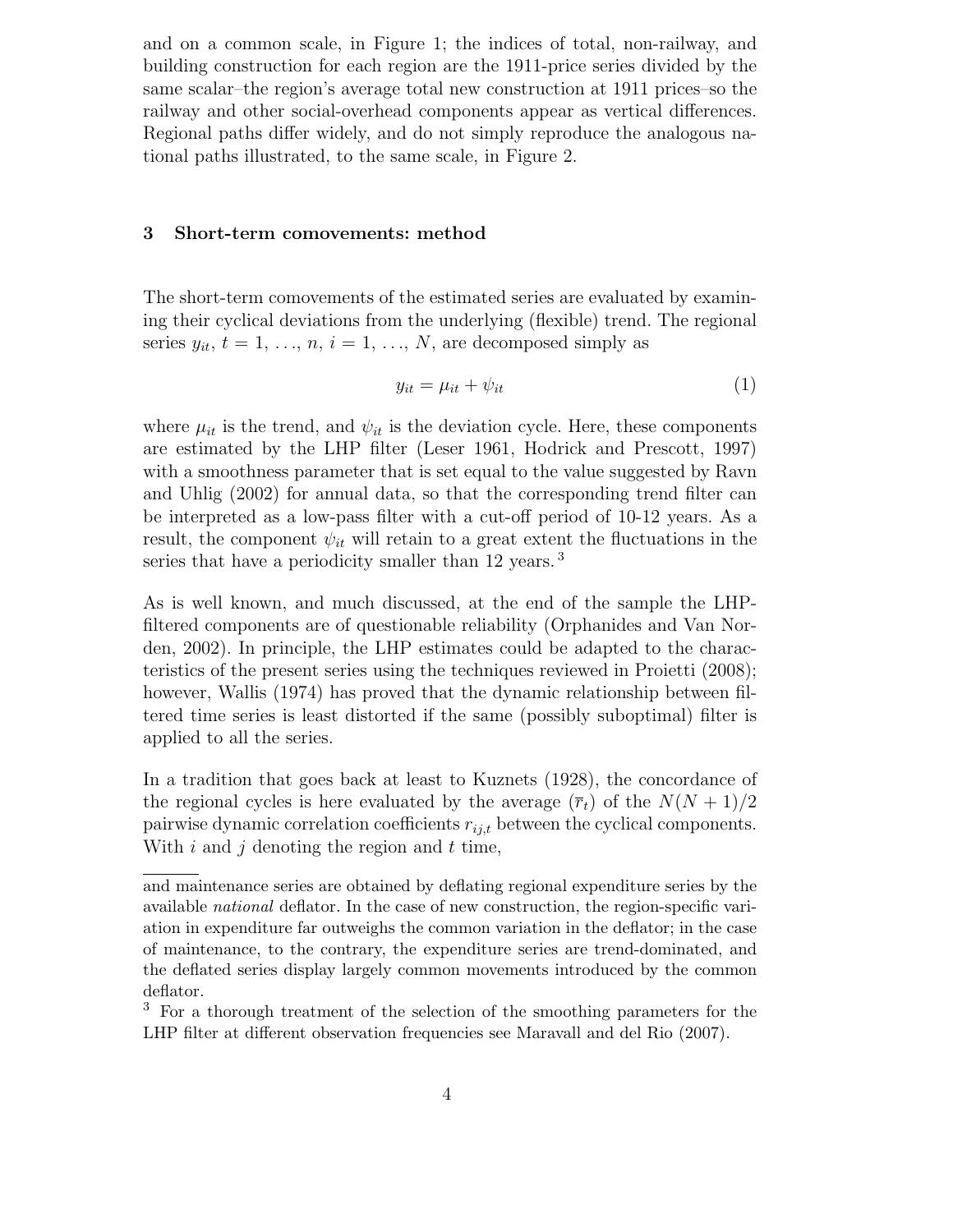$$
\bar{r}_t = \frac{2}{N(N+1)} \sum_{i=1}^{N} \sum_{j=i}^{N} r_{ij,t}, \quad \text{with } i \neq j.
$$
 (2)

The dynamic correlation coefficient between the two time series  $\psi_i$  and  $\psi_j$  at time t is defined as

$$
r_{ij,t} = \frac{m_t(\psi_{it}\psi_{jt}) - m_t(\psi_{it})m_t(\psi_{jt})}{\sqrt{m_t(\psi_{it}^2) - (m_t(\psi_{it}))^2}\sqrt{m_t(\psi_{jt}^2) - (m_t(\psi_{jt}))^2}}
$$
(3)

where  $m_t(\cdot)$  denotes a kernel function, i.e., a set of non-negative weights symmetric around time  $t$  non-increasing in the distance from time  $t$ , and summing up to one. Expression (3) computes a local correlation coefficient with a greater weight on the observations in the neighborhood of time  $t$ , as defined by the bandwidth of the kernel. <sup>4</sup>

In practice, this nonparametric concordance statistic requires selecting a kernel  $m_t(\cdot)$  and a bandwidth. The recent literature proposes a family of estimators, with varying weights on the observations (Proietti, 2008). Here, the kernel is allowed to adapt automatically at the boundaries of the sample space, and the bandwidth is related to the time horizon at which the correlation is computed. Specifically, the running means are estimated using a two-sided exponentiallyweighted moving average (EWMA) with weights determined by a smoothing parameter  $(\lambda)$  related to the cut-off period p and the signal-to-noise ratio. The actual computation of  $m_t(q_t)$ , where  $q_t$  is alternatively  $\psi_{it}, \psi_{jt}, \psi_{it}^2, \psi_{jt}^2$  and  $\psi_{it}\psi_{it}$ , is performed by the Kalman filter and smoother (Durbin and Koopman, 2001) applied to the local level model  $q_t = q_t^* + \varepsilon_t$  and  $q_t^* = q_{t-1}^* + \eta_t$ , where  $\epsilon$ and  $\eta$  are both white noise, and  $\lambda$  is related to  $\sigma_n^2$  $\frac{2}{\eta}/\sigma_{\epsilon}^2$ . The filter  $m_t(q_t)$  emerges as the estimate of the underlying component  $q_t^*$ . The choice of the  $\lambda$  parameter entails a bandwidth of 12 years.

RiskMetrics (1996) follows a semiparametric approach, computing  $m_t(q_t)$  with the one-sided EWMA

$$
m_t(q_t) = \lambda q_t + (1 - \lambda)m_{t-1}(q_{t-1}) = \lambda \sum_{k \ge 0} (1 - \lambda)^{t-k} q_{t-k}
$$
 (4)

where  $\lambda$  is a smoothing constant between 0 and 1; in practice,  $\lambda$  is set *ad hoc* at .04 and .06. The two-sided EWMA used here is a smoother as well as a filter, and it eliminates the phase shift originating from the use of a one-sided filter. Moreover, the value of the smoothing constant is here related to a particular time horizon, and not assumed *ad hoc*.

 $\overline{4}$  The rolling correlations calculated by Kuznets (1928) select the uniform kernel for the given bandwidth. The present "dynamic correlations" are not equivalent to those in Croux *et al.* (2001), which measure cyclical concordance in the frequency domain.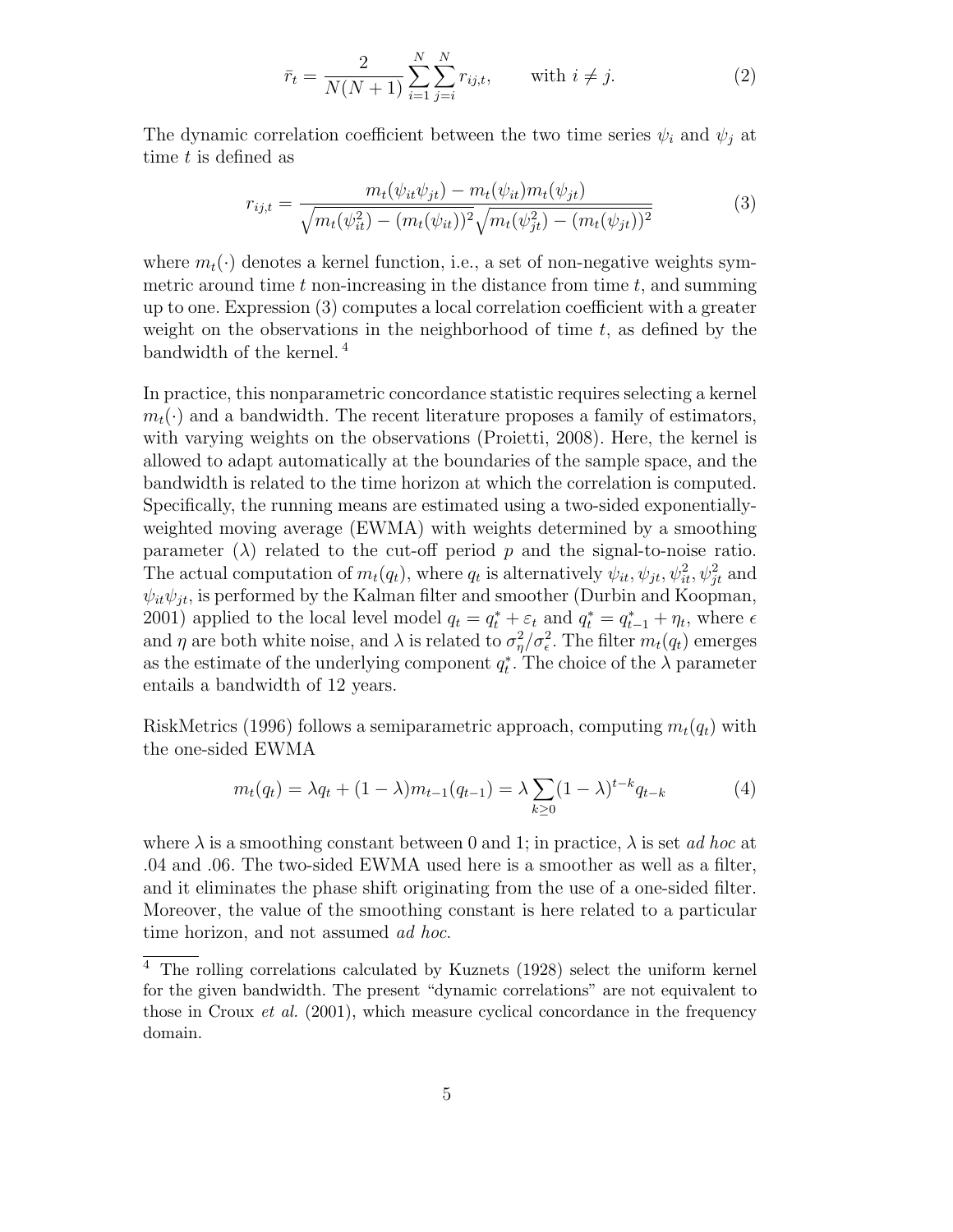Simulation envelopes for  $\bar{r}_t$  are also computed, under the assumption that the true dynamic correlations are zero. A parametric model of the ARIMA class, selected with the AIC information criterion, is fitted to each regional time series. Each of these models is used to generate 10,000 independent replicate series, which are then filtered and correlated as above. The resulting envelopes allow at once for the correlations induced by the filtering to extract the cycle, for the persistence induced by the EWMA running mean filter, and for the time series persistence of the estimated series themselves.

#### 4 Short-term comovements: results

Figure 3 illustrates the dynamic correlations obtained for the calculated (LHP) deviation cycles in total construction alone, for varying levels of the cut-off period p. As p increases, the calculated series tend to become less volatile, and the dynamic correlations tend to their static equivalent. The relationship is systematic; to highlight the correlations' medium- and long-term tendencies, the subsequent calculations are performed with a 12-year cutoff.

In the upper panels of Figures 4 - 7 the solid lines illustrate the (12-year cutoff) dynamic correlations of the LHP deviation cycles of building construction, railway construction, other (social-overhead-capital) construction, and total construction. The various dashed and dotted lines illustrate the comparable correlations of the standard BK (Baxter-King, 1999), and CF (Christiano-Fitzgerald, 2003) deviation cycles, and of the growth rates of the construction series themselves; with the limited exception detailed below, the present results appear robust to these alternatives.

The long-dashed lines in those same panels illustrate the 95% simulation envelopes. The upper and lower bands are near .10 and -.05, respectively; the median average correlations are very near zero. <sup>5</sup> The lower panels plot the growth rates of the corresponding national series.

The building-cycle correlations illustrated in Figure 4 display initially high levels, and a sharp downward trend that brings the later values below the upper band of the simulation envelope. <sup>6</sup> Since building construction is closely

<sup>5</sup> Virtually identical envelopes are obtained if the first steps of the simulation are simplified, and ARMA models fitted to the regions' deviation cycles are used to replicate these directly.

<sup>6</sup> The early correlations are in fact spuriously high (above, note 1; but this is of little consequence for the later estimates. If the calculations are repeated without the initial 11 observations, one obtains a truncated dynamic-correlation series that very quickly coincides with that illustrated here. The corresponding (LHP) static correlation equals .31.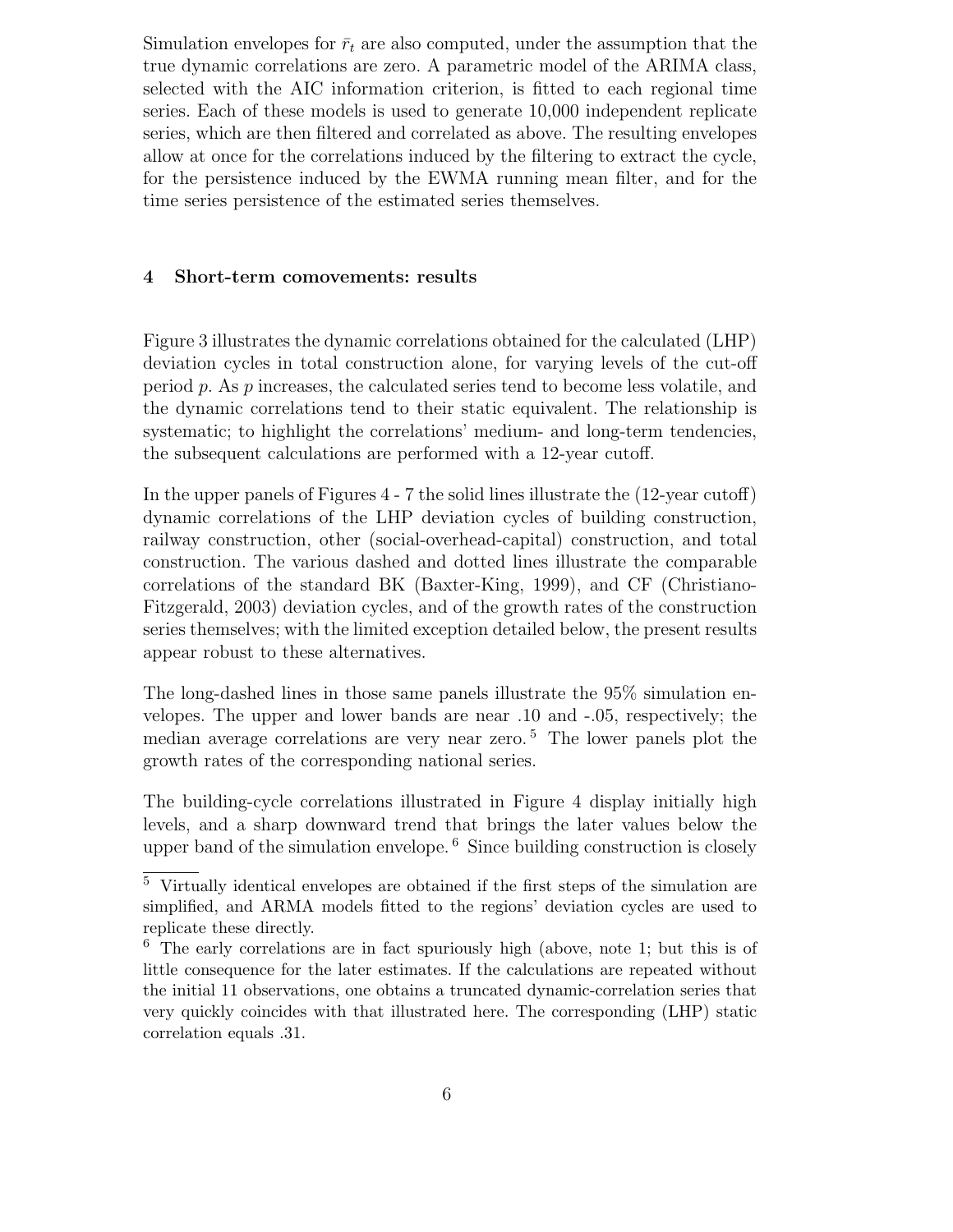tied to urban growth, and the prosperity of urban activities, this downward trend might be tied to the increasing differentiation and specialization of the regional economies as internal and external trade increased (Fenoaltea, 2003b). The regions' industrial structures, in particular, were initially very similar, and industry-specific shocks were regionally diffused; differentiation meant that industry-specific shocks became increasingly region-specific.

The downward trend in these correlations is in fact interrupted by local peaks, and the series' minimum values appear in the later 1890s rather than at the very end. These cyclical movements may usefully be considered together with the national growth rates in the lower panel. In general, high dynamic correlations are associated with a high *volatility* in the aggregate growth rate.<sup>7</sup> The local peaks in the correlations in the mid-1870s and late 1880s correspond to the sharpest short-term swings in the aggregate growth rate, the lowest overall correlations to the run of years over which the growth rate remained highly stable (and, at that, very near zero). Over the longer term, too, aggregate volatility clearly declined: the account of the correlations' cycle carries over, and provides an alternative account for their trend as well.

The observed association between regional correlation and national volatility does not identify, however, the underlying structure. One hypothesis is that local construction is subject to strictly local shocks: they tend to cumulate into a large national shock if they are (for whatever reason) highly correlated, and into a small national shock if they are uncorrelated and mutually offsetting.<sup>8</sup> An alternative hypothesis is that local construction is subject to a combination of strictly local (idiosyncratic) shocks, and common national shocks; the larger the latter, the more they overwhelm the former, and the higher the correlation of the local cyclical deviations. This second hypothesis dovetails better with the view that national construction movements were related to national, indeed *international*, financial shocks (Fenoaltea, 1988); but the first cannot here be excluded.

The railway-cycle correlations in Figure 5 are in contrast essentially trendless, and so low as to be rarely outside the simulation band. <sup>9</sup> That they should be so much lower than the building-cycle correlations in Figure 4 is to an extent unsurprising: compared to building projects, railway projects were far larger

 $7$  This is apparent to the eye, and easily confirmed; for example, one obtains a simple correlation of .83 between the (LHP) dynamic correlations in the upper panel and a three-year moving average of the absolute annual changes in the growth rates in the lower panel.

<sup>8</sup> While the correlations give equal importance to every region, the cumulation of local shocks naturally reflects the regions' relative weights.

<sup>9</sup> Growth-rate correlations are not calculated, because of the presence of null observations in the railway-construction series. The corresponding (LHP) static correlation equals .04.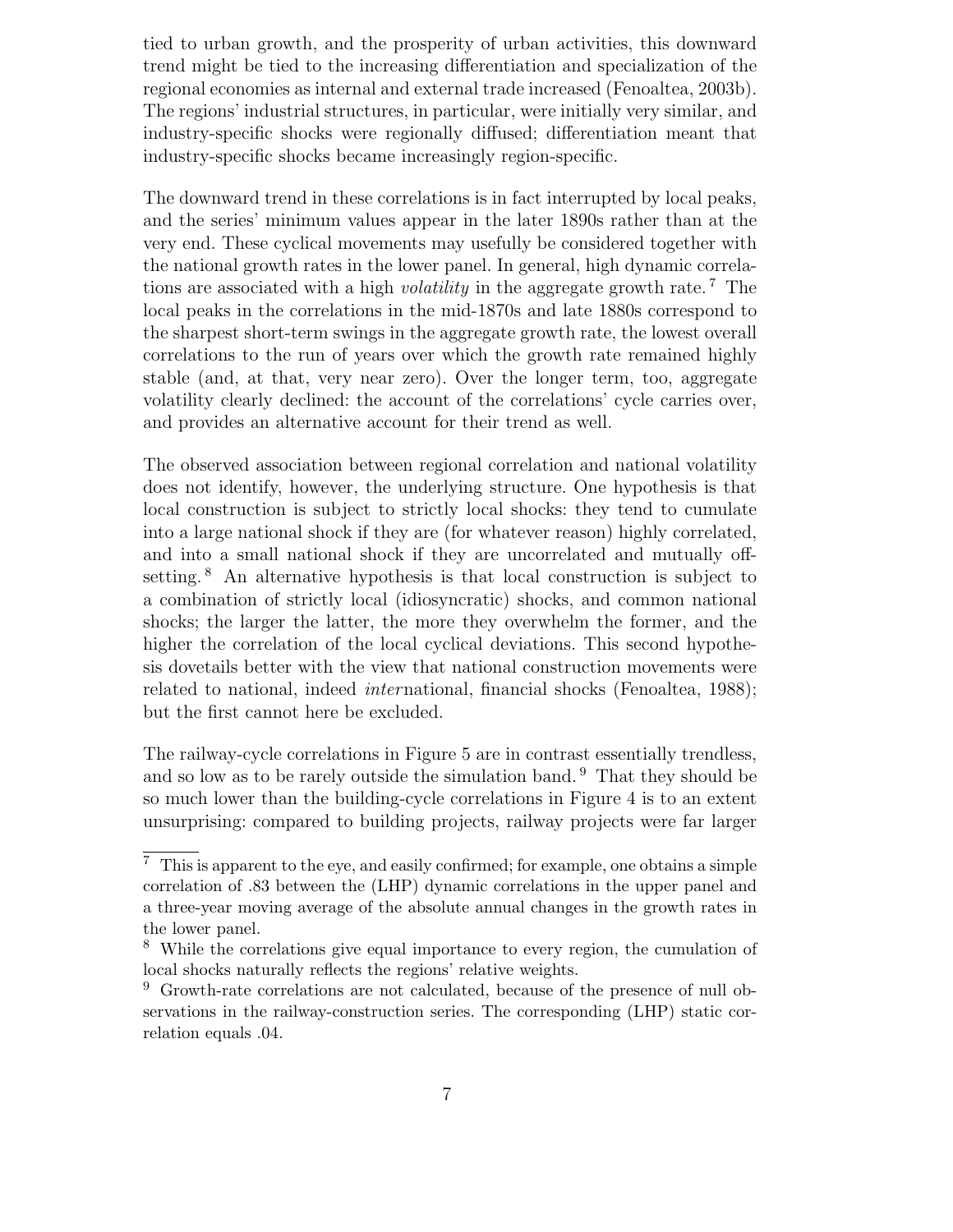and fewer, and far more subject to political decisions rather than market forces (Fenoaltea, 1983).

In fact, the railway-cycle correlations display negative runs near the beginning and again at the end. The early run seems tied to the construction of the peninsular trunks, for as the railheads advanced different regions were affected in sequence rather than simultaneously. The later run is less easily traced: railway work fell off to nothing in much of the South (Figure 1), and the construction projects elsewhere seem to have been simply out of phase.

Once again, however, the dynamic correlations seem associated with the volatility of the aggregate series. The local correlation peaks around 1880 and 1903 correspond to periods of relatively sharp variations in the aggregate's growth rate, the overall peak in 1895 to the collapse of railway construction in the depths of the end-of-the-century crisis. <sup>10</sup>

The other-social-overhead-cycle correlations illustrated in Figure 6 appear to fall between the preceding two, both in their levels, and in displaying a mild downward trend; this is again unsurprising, as this category covers projects that run the gamut from the largest public works (e.g., the La Spezia naval base in Liguria, the Apulian aqueduct) to very small-scale local ones related, like building construction, to urban expansion (Ciccarelli and Fenoaltea, 2008a). <sup>11</sup> From the mid-1880s to the mid-1890s, the low correlations obtained here with LHP deviation cycles may not be robust: a similar result is obtained with CF cycles, but the BK-cycle and growth-rate correlations display an intermediate peak.

Be that as it may, the association between the (LHP) dynamic correlations and the volatility of the national aggregate is again apparent to the eye, as both seem highest over the first quarter century, and least over the next decade and a half.  $12$  Over the 1860s and early '70s, on the other hand, the correlations rise with no visible increase in aggregate volatility; one surmises that the early correlations may have been reduced by the impact of the large and highly idiosyncratic Piedmontese bulge (Figure 1), tied both to the Cavour canal project and to the fortification of the new border with France.

The local peak in 1870 is also surprising–one might have expected more from the public-works collapse with the crisis of 1866–and may warrant a very

<sup>10</sup> The simple correlation between the (LHP) dynamic correlations in the upper panel and a three-year moving average of the absolute annual changes in the growth rates in the lower panel here equals .67.

<sup>&</sup>lt;sup>11</sup> The corresponding (LHP) static correlation equals .14.

<sup>&</sup>lt;sup>12</sup> Here, the simple correlation between the (LHP) dynamic correlations in the upper panel and a three-year moving average of the absolute annual changes in the growth rates in the lower panel equals .68.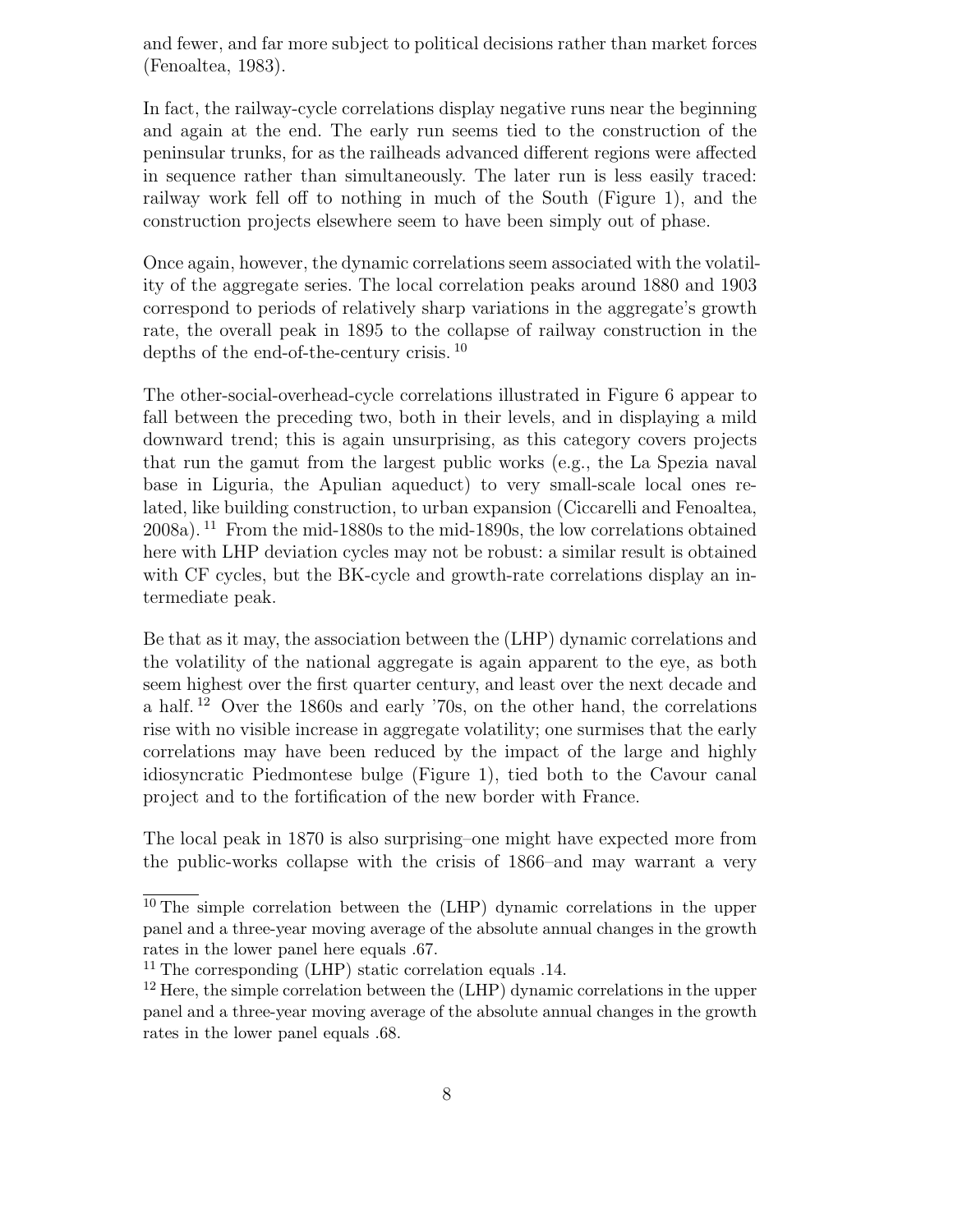specific explanation. In the now-superseded Istat/Vitali reconstruction, public works fell in 1870 to a sharp overall minimum. An investigation of this outlier traced the decline in recorded public spending to a change in accounting rules, as from fiscal 1861 to fiscal 1869 delayed spending was attributed to the year in which it was originally budgeted, and from fiscal 1871 to the year in which it actually occurred; fiscal 1870 was the truncated transition year that excluded the calendar-1870 spending attributed to fiscal 1869, under the old rules, but included no calendar-1871 spending, under the new ones. The new series allow for this change, and the outlier has disappeared (Fenoaltea, 1986); but the correction uses a simple algorithm, and it may have induced a common error in the regional series.

In the upper panel of Figure 7, the average total-construction-cycle correlations display yet another path, with a sharp peak in the early 1870s and a late plateau near that early maximum; a minor intermediate peak, in the early 1890s, is also apparent. <sup>13</sup> This particular path reflects of course the sectorspecific correlations illustrated in Figures 4 - 6, and also, more markedly, the correlations between the sectors themselves. Figure 8 plots the average of the pairwise dynamic correlations between the (LHP) deviation cycles of national aggregate building construction, railway construction, and other construction; these reach a local maximum in the early 1870s, and peak at the very end, during the pre-War boom, when all three major sectors of construction followed very similar paths.

Since the average dynamic correlations across regions, and across sectors, are all transformations of the same underlying data, there is of course an exact, but complex, analytical relationship among them. Empirically, however, the totalconstruction-cycle correlations can be approximated by a simple weighted sum of the three interregional average correlations in the upper panels of Figures 4 - 6 and the intersectoral average correlations in Figure 8. <sup>14</sup>

#### 5 Longer-term comovements

To investigate the longer-term comovements of regional construction, we examine the trends of the regional series obtained in the (LHP) decomposition

<sup>13</sup> The corresponding (LHP) static correlation equals .09.

<sup>&</sup>lt;sup>14</sup> A simple OLS regression of the LHP total-construction-cycle correlations on these four (LHP) variables yields an R-squared of .87. The coefficients and associated Newey-West t statistics are  $-0.07$  (-1.9) for the constant and, in order, .15 (2.7), 1.28  $(4.8), .24$   $(2.7),$  and  $.31$   $(8.2)$  for the four regressors;. An ARMA structure somewhat modifies these weights and produces a much closer fit, but such refinements are irrelevant to the point at hand.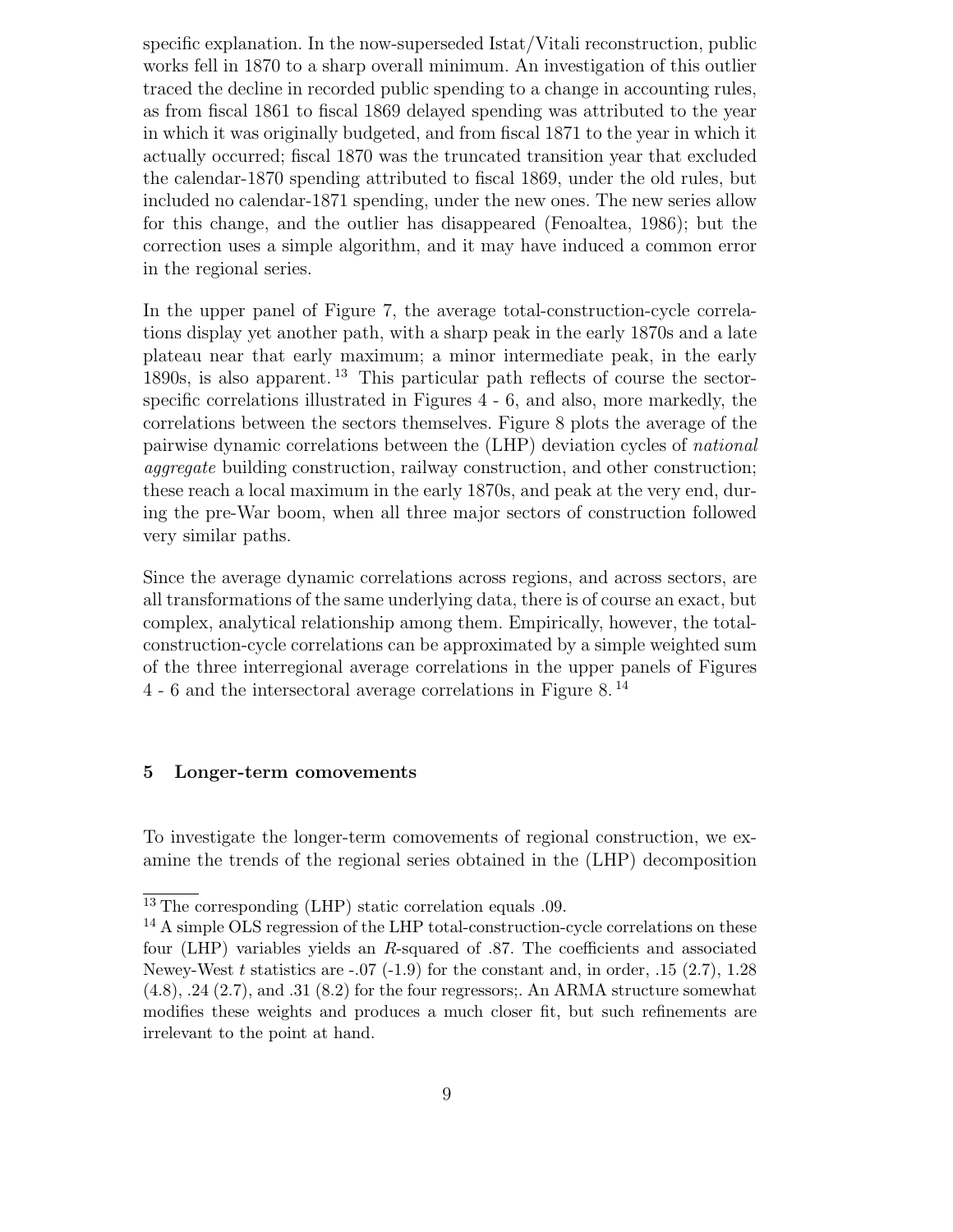described above; these are of course the original series, net of the deviation cycles considered in the previous section. To avoid giving a heavier weight to the larger regions, each regional trend is divided by that region's totalconstruction-trend average; to preserve additivity (and comparability), as in Figure 1, the total-construction average is used to scale the regional building-, rail-, and other-construction trends as well.

These scaled trend series are then differenced. The ranges and interquartile ranges of the resulting differences in total construction, and in its components, are illustrated in Figure 9. To avoid clutter, the means and medians are illustrated separately, and to a smaller scale, in Figure 10. Clearly, the means alone retain the additivity of the underlying series.

The first panels refer to buildings. Both the interquartile and overall ranges illustrated in Figure 9 are initially very narrow, and widen substantially over time. This evolution recalls the declining correlation of the corresponding deviation cycles (Figure 4). The increasing differentiation of the regions' industries, and the concomitant rise in the geographic specificity of industry-specific shocks, may clearly have separated the trends as well as the cycles. Over the longer term, too, the regions' demographics also drifted apart, as migration rose rapidly over time, and affected different regions very differently; but these developments affected trend levels more certainly than the trend differences considered here. The censuses of 1901 and 1911 point to exceptionally rapid net growth in Liguria, and an equally exceptional net decline in the Abruzzi. In the years around 1911 the upper limit of the present range is indeed defined by Liguria; the lower limit is set by the Abruzzi before 1911, but after that by Venetia and then Lombardy, where the vigorous pre-war boom was already coming to an end (Figure 1).

The building-trend-differences' means and medians in Figure 10 alternate positive and negative runs that correspond to the upswings, and downswings, of the national aggregate (Figure 2). The ranges in Figure 9 enrich this story. The band that defines the interquartile range naturally displays the cyclical movements of the mean and median, but the band itself remains relatively tight, and close to its central tendency. From the 1880s, however, the overall range widens, and the corresponding band moves more than the central part of the distribution. The outliers swing from one side to the other, reinforcing the overall cycle: as if when building-construction did well nationally it did somewhat better than normal practically everywhere, but spectacularly well in selected regions, and vice versa. In fact, the same regions that lead the rise appear to lead the subsequent fall: over the 1880s, for example, the building boom-and-bust was sharpest in Latium (Figure 1), and Latium duly appears as the up-side outlier in the first half of the decade, and the down-side outlier in the second.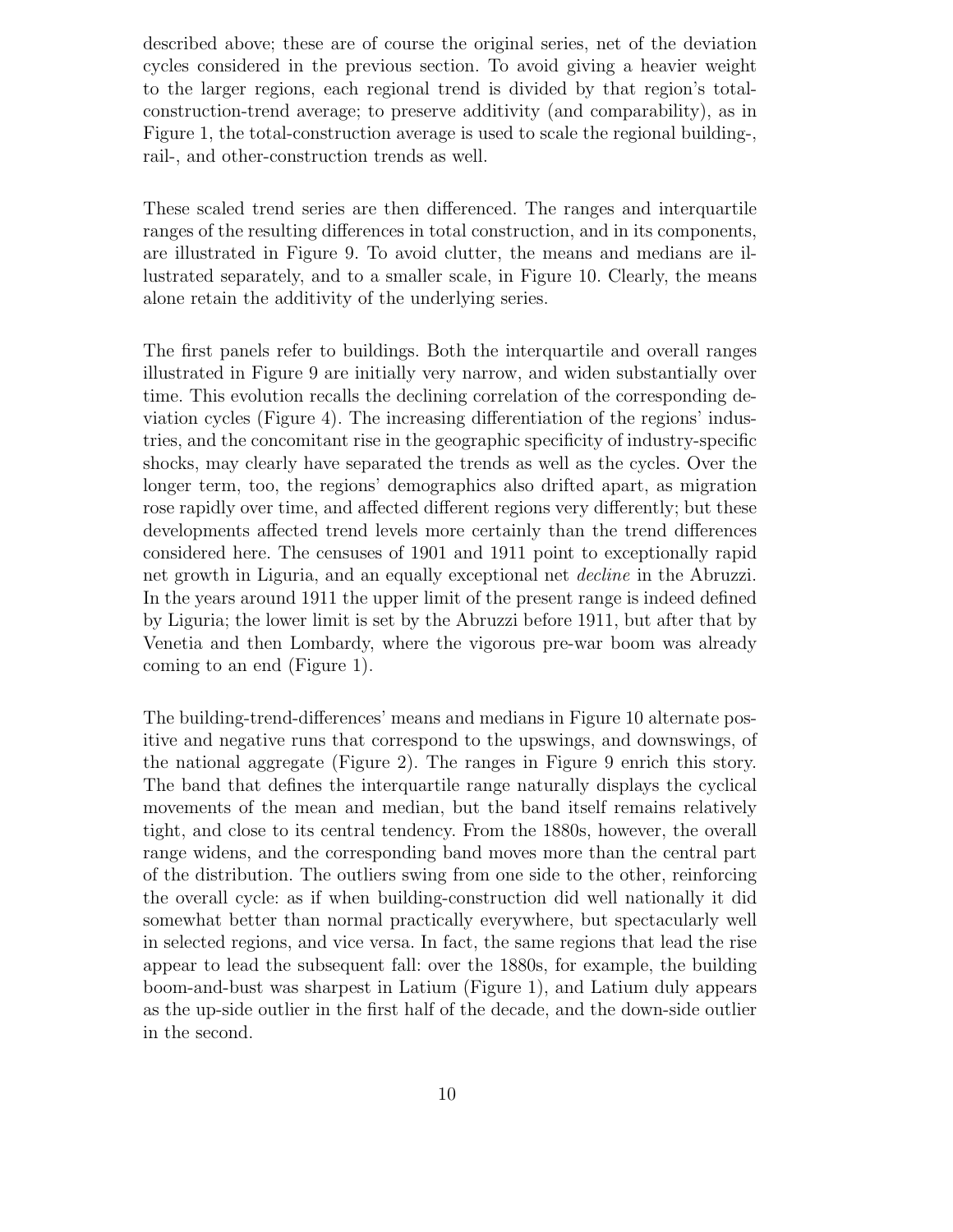Other construction, in the third panels, is usefully considered next to building construction, for the patterns one finds are similar. Again, the ranges become wider over time; again, the interquartile band displays cyclical movements; again, the overall cycle is reinforced as the outliers swing from one side of that band to the other. In part, as noted in connection with the deviation cycles, these similarities are unsurprising, as much of the construction in this residual is tied, like building construction, to urban growth; but there is more to be said. The early (up-side, down-side) outlier was Piedmont, where the Cavour canal and defense work seem to have shaped the trend as well as the cycle. In the 1880s and early 1890s the comparable outliers were Lombardy and Latium, where urban improvements seem to have called the tune, but around the turn of the century both the maxima and the subsequent minima reflect industrial hydroelectric construction in Umbria. After 1907 the outliers reflect work on the Apulian aqueduct: the maximum is tied to Basilicata, where the main conduit was built, until 1911, and then to Apulia itself, while Basilicata became the minimum.

Railway construction, in the second panel, behaved very differently. In the means and medians in Figure 10, the railways differ from the preceding subaggregates: there is an overall peak around 1880, and no sustained run of new highs in the final decade. In the ranges in Figure 9, the contrast is even greater, for instead of widening over time, these sharply narrow. Through the 1890s, the railway ranges far exceed those of buildings and other construction; by the series' end the railway ranges are the narrowest of the three components'.

Three regimes can in fact be identified, that correspond to the successive phases of railway development after Unification (Fenoaltea, 1983). In the 1860s and 1870s, when construction was devoted primarily to the peninsular and island trunks, the measured range was particularly wide, and the outliers were broadly symmetric with respect to the interquartile range (which itself narrowed to a local minimum as construction fell off in the mid-1870s). In the 1880s and 1890s, when construction shifted to thickening the network of minor lines, the range narrowed, and became asymmetric; as with non-railway construction, the outliers were predominantly above the interquartile range when the aggregate prospered, until the early 1890s, and below it when, as the century drew to its crisis-ridden end, the aggregate itself collapsed. After 1900 railway construction picked up again, but shifted from adding new lines to improving existing ones where traffic growth warranted it. The range then again narrowed; the interquartile range, which had widened again in the 1880- 95 boom, did too, to the point that the quartile markers collapse around the zero line.

The fourth and final panels refer to (the differences in) total construction. The measures of central tendency in Figure 10 naturally reflect those of all three components, though these did not always move together. From 1861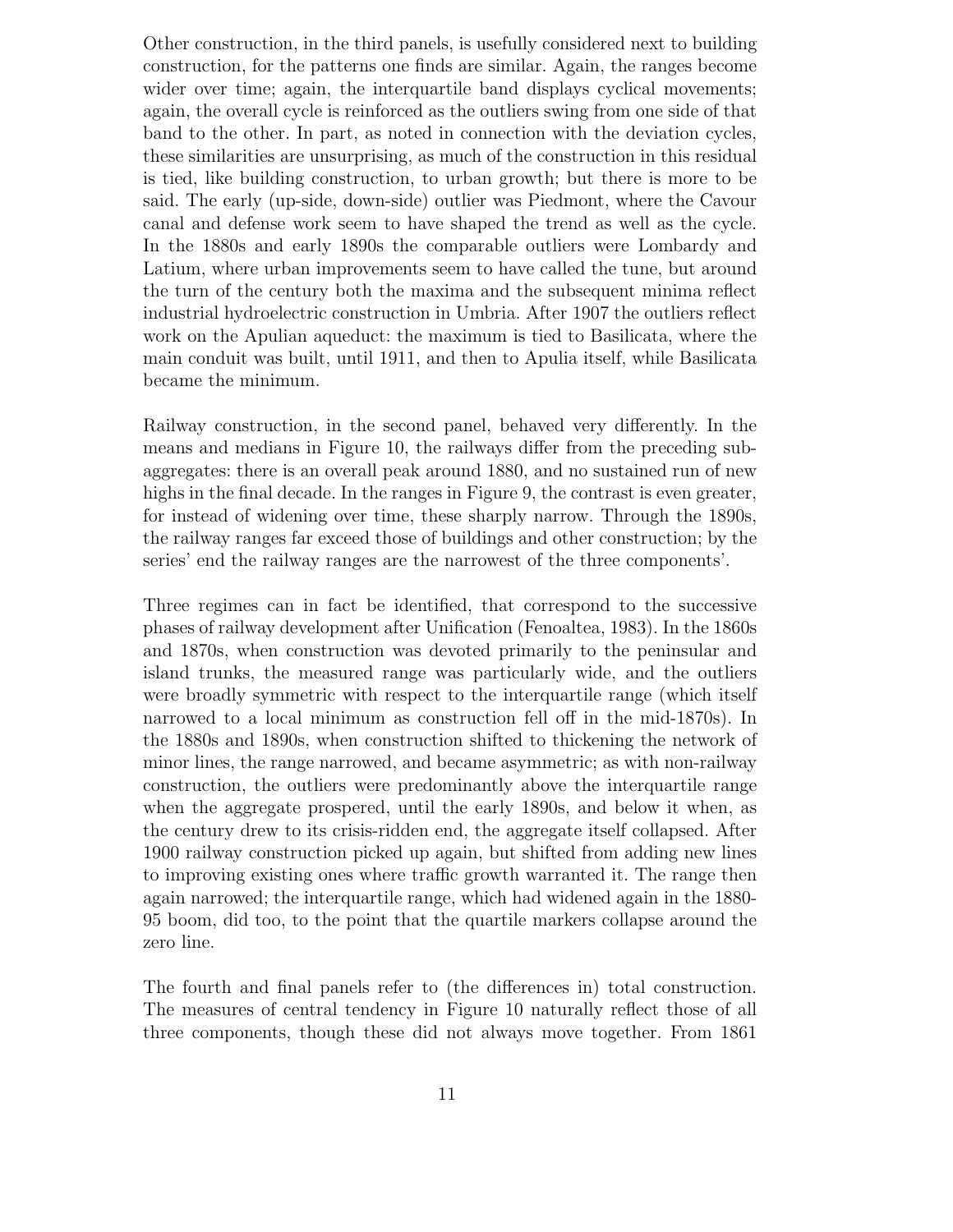through the mid-1880s the total reflects primarily the movements of building and railway construction, as other construction varied little; over the next fifteen years building construction varied relatively little, and the total moved down and then recovered as railway and other construction did; after 1900 railway construction barely moved, and the rapid rise in the total stems from the increases in building and other construction.

The ranges in Figure 9 again add to this story. The dispersion of railway construction initially far exceeded that of building and other construction, and it varied far more over time. Railway construction here overwhelmed the other two, and dominated the aggregate: the right-hand panels resemble each other much as the left-hand panels do.

This conclusion is not unexpected, for the trends smooth the original series in Figure 1. Over the longer term as in the short, at the regional level railway construction was much the most variable, and idiosyncratic, component of the total; as it fell off after the turn of the century, so did the dispersion of the paths of the regional totals.

#### 6 Conclusion

This paper examines the comovements of construction in Italy's regions over the half-century from Unification to the World War.

Short-term comovements are measured by the dynamic correlations of the series' deviation cycles. The building-construction correlations decline over time from high levels to near zero; this increasing dispersion is consistent with the increasing differentiation of the regions' urban/industrial economy. The railway-construction correlations are instead consistently very low, as one would expect: such projects were large (and largely political), and as the railway net spread down the peninsula they reached different regions at different times.

Other construction covers a mixed bag of large- and small-scale projects, and the corresponding correlations lie between the preceding. All three correlations display local peaks when the corresponding aggregate was particularly volatile, possibly because the common shocks then outweighed the idiosyncratic local ones. The path of the total-construction correlations differs from those of its components, as it peaks sharply in the early 1870s and again after the turn of the century; these peaks are due to episodes of high correlation among the three subaggregates themselves.

Long-term comovements are examined by tracking the dispersion of the first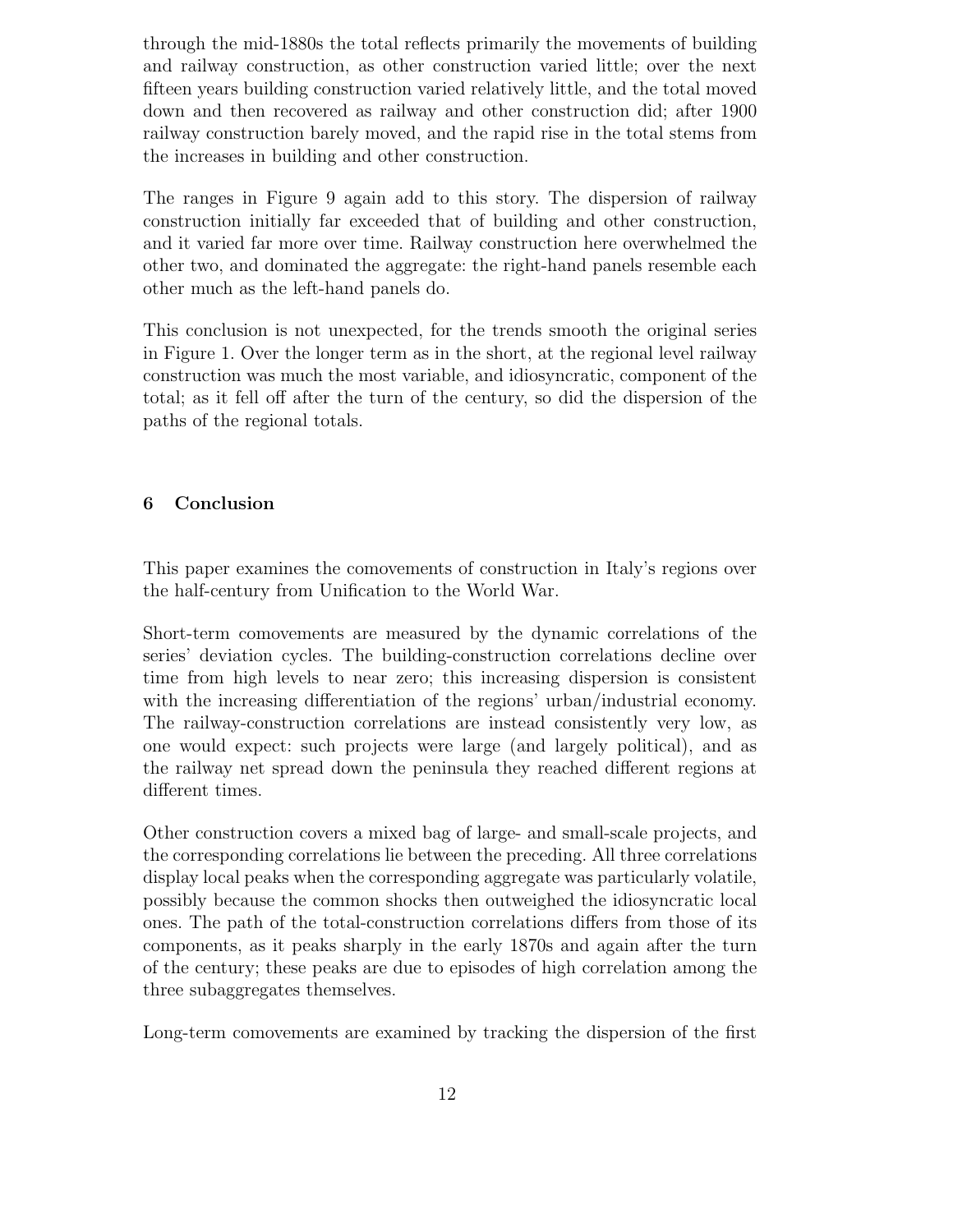differences of the (suitably scaled) measured trends. The decline in the cyclical correlations of building and other non-railway construction is mirrored by a secular increase in the dispersion of their trend differences. Over the longer term, too, the regions' urban and (non-rail) infrastructure growth became increasingly differentiated: again because their economies did, and also in part, surely, because the surge in migration affected them very differently. The dispersion of the railway-construction trend differences instead declined dramatically; it was very high when the trunk lines were built in the 1860s and 1870s, substantially lower during the local-line construction boom of the 1880s and 1890s, and lowest of all after 1900, when construction fell essentially to the improvement of existing lines. Since at the regional level railway construction varied far more than building or other construction, and far more idiosyncratically, the dispersion of the total-construction trend differences is dominated by the railways, and it too displays a long-term decline.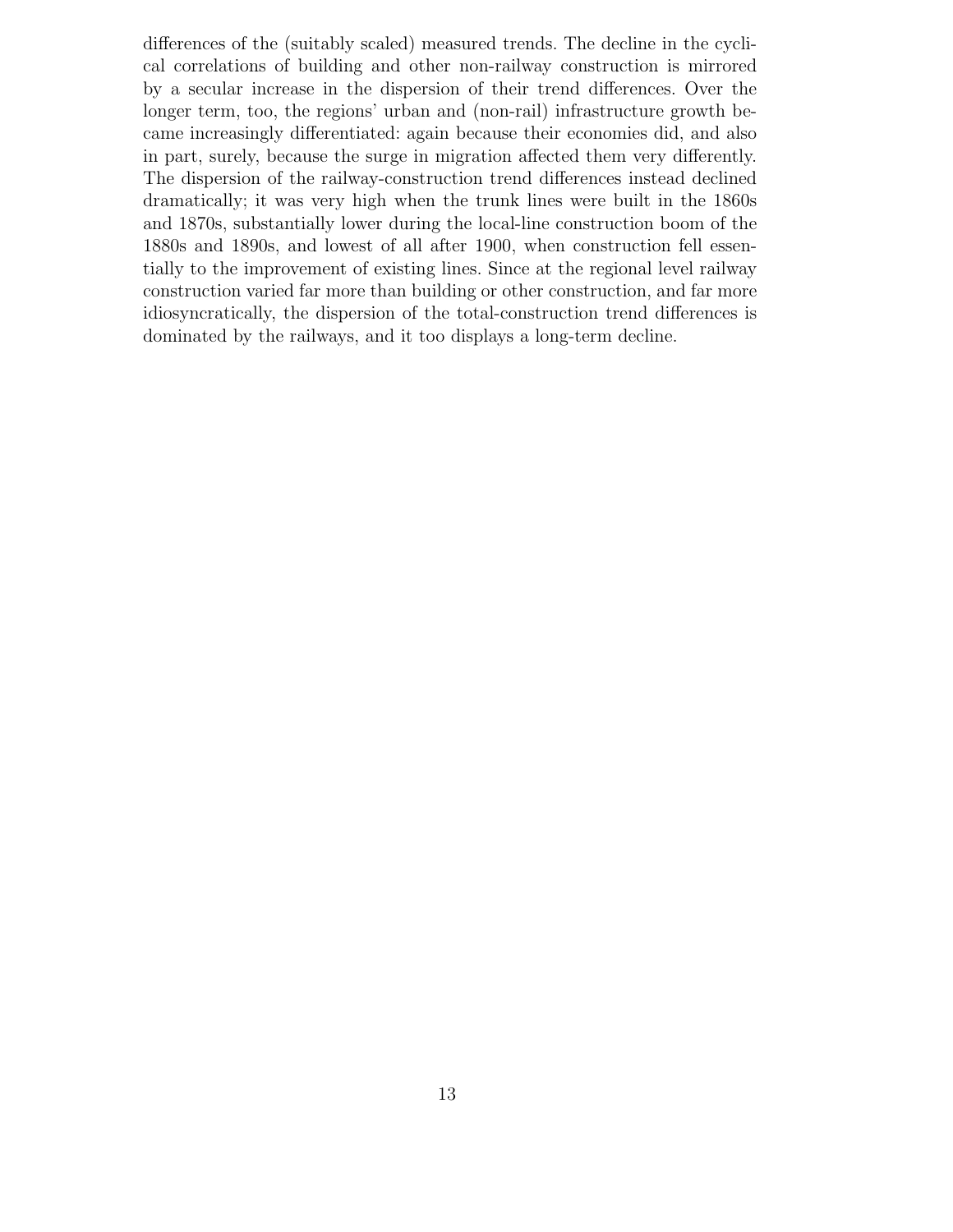### References

Baxter, M., King, R. G., 1999. Measuring business cycles: approximate bandpass filters for economic time series. Review of Economics and Statistics 81, 575-593.

Christiano, L. J., Fitzgerald, T. J., 2003. The band pass filter. International Economic Review 44, 435-465.

Ciccarelli, C., Fenoaltea, S., 2007. Business fluctuations in Italy, 1861-1913: the new evidence. Explorations in Economic History 44, 432 451.

- Ciccarelli, C., Fenoaltea, S., 2008a. Social-overhead construction in Italy's regions, 1861-1913. Research in Economic History, forthcoming.
- Ciccarelli, C., Fenoaltea, S., 2008b. Construction in Italy's regions, 1861-1913. ms.
- Croux, C., Forni, M., Reichlin, L., 2001. A measure of comovement for economic variables: theory and empirics. Review of Economics and Statistics 83, 232-241.
- Durbin, J., Koopman S. J., 2001. Time Series Analysis by State Space Methods. Oxford University Press, Oxford.
- Fenoaltea, S., 1983. Italy. In: O'Brien, P. K., (Ed.), Railways and the Economic Development of Western Europe. Macmillan, London, pp. 49-120.
- Fenoaltea, S. 1986. Public works construction in Italy, 1861-1913. Rivista di storia economica 3, International issue, 1-33.
- Fenoaltea, S. 1988. International resource flows and construction movements in the Atlantic economy: the Kuznets cycle in Italy, 1861-1913. Journal of Economic History 48, 605-638.
- Fenoaltea, S., 2003a. Notes on the rate of industrial growth in Italy, 1861- 1913. Journal of Economic History 63, 695-735.
- Fenoaltea, S., 2003b. Peeking backward: regional aspects of industrial growth in post-Unification Italy. Journal of Economic History 63, 1059-1102.
- Fenoaltea, S., 2004. Textile production in Italy's regions, 1861-1913. Rivista di storia economica 20, 145-174.
- Hodrick, R. J., Prescott, E. C., 1997. Postwar U.S. business cycles: an empirical investigation. Journal of Money, Credit and Banking 29, 1-16.
- Kuznets, S., 1928. On moving correlation of time sequences. Journal of the American Statistical Association 23, 121-136.
- Leser, C. E. V., 1961. A simple method of trend construction. Journal of the Royal Statistical Society, series B, 23, 91-107.
- Maravall, A., del Rio, A., 2007. Temporal aggregation, systematic sampling, and the Hodrick-Prescott filter. Computational Statistics & Data Analysis 52, 975-998.
- Orphanides A., van Norden S., 2002. The unreliability of output gap estimates in real time. Review of Economics and Statistics 84, 569-583.
- Proietti, T., 2008. Structural time series models for business cycle analysis. In: Mills, T., Patterson, K. (Eds.), Handbook of Econometrics, vol. 2. Applied Econometrics. Palgrave, London, forthcoming.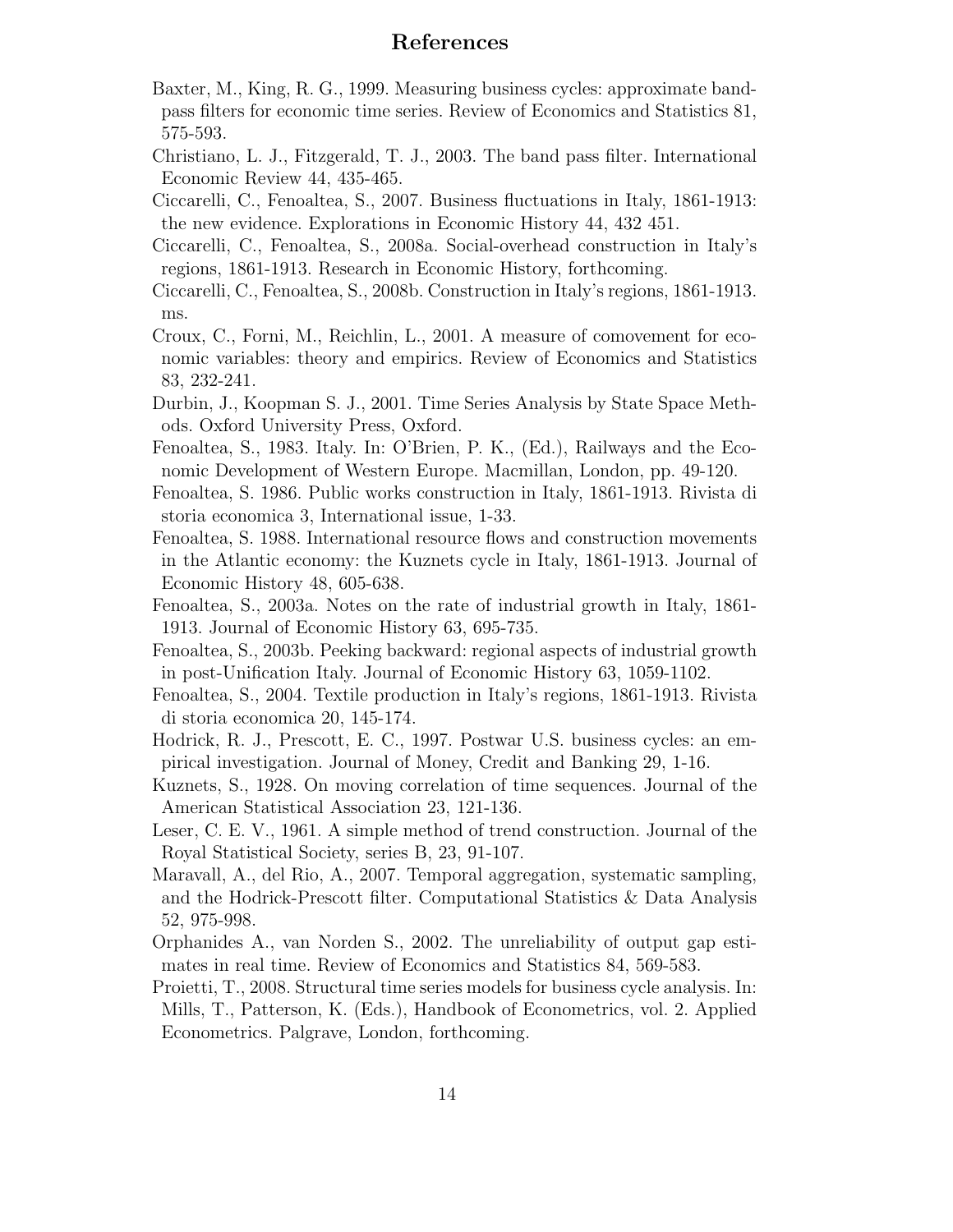- Ravn, M. O., Uhlig, H., 2002. On adjusting the Hodrick-Prescott filter for the frequency of observations, Review of Economics and Statistics 84, 371-375. RiskMetrics, 1996. RiskMetrics technical document (fourth edition), J.P. Morgan/Reuters, New York.
- Wallis, K. F., 1974. Seasonal adjustment and relations between variables. Journal of the American Statistical Association 69, 18–31.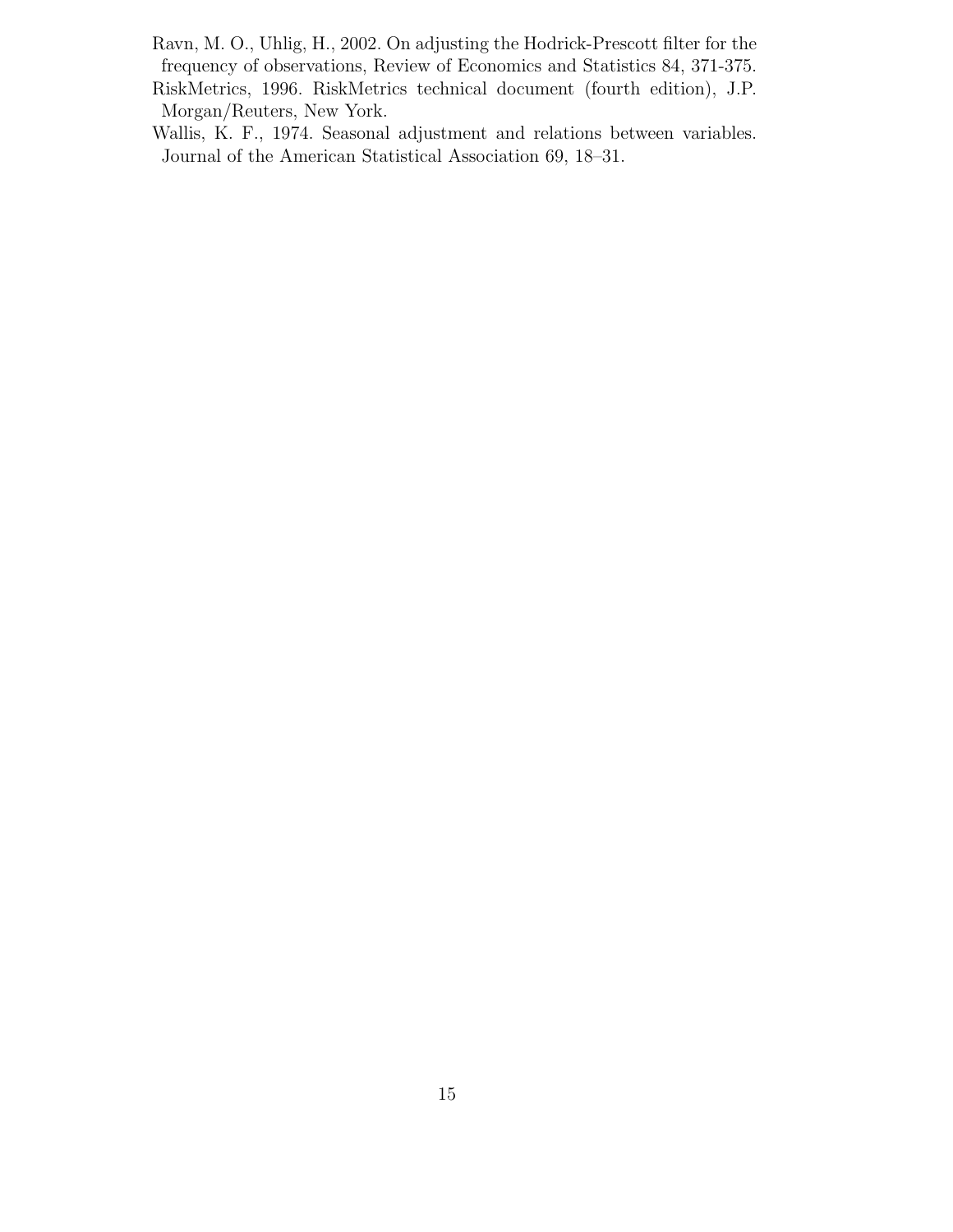Figure 1 New construction: regional indices of value added at 1911 prices (for each region, average total construction  $= 100$ )



Source: see text.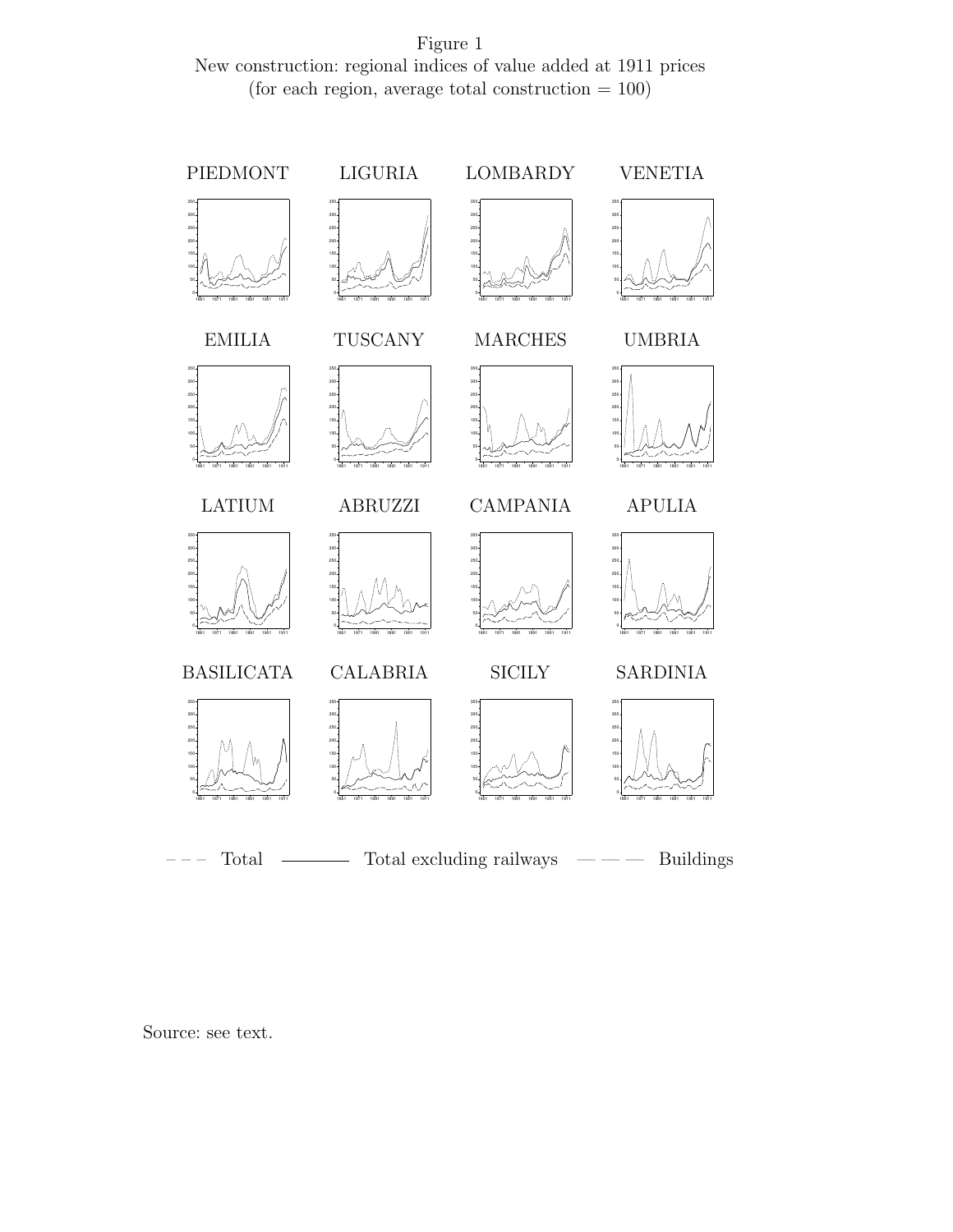Figure 2 New construction: national indices of value added at 1911 prices (average total construction = 100)



Total  $\longrightarrow$  Total excluding railways  $\longrightarrow$  Buildings

Source: see text.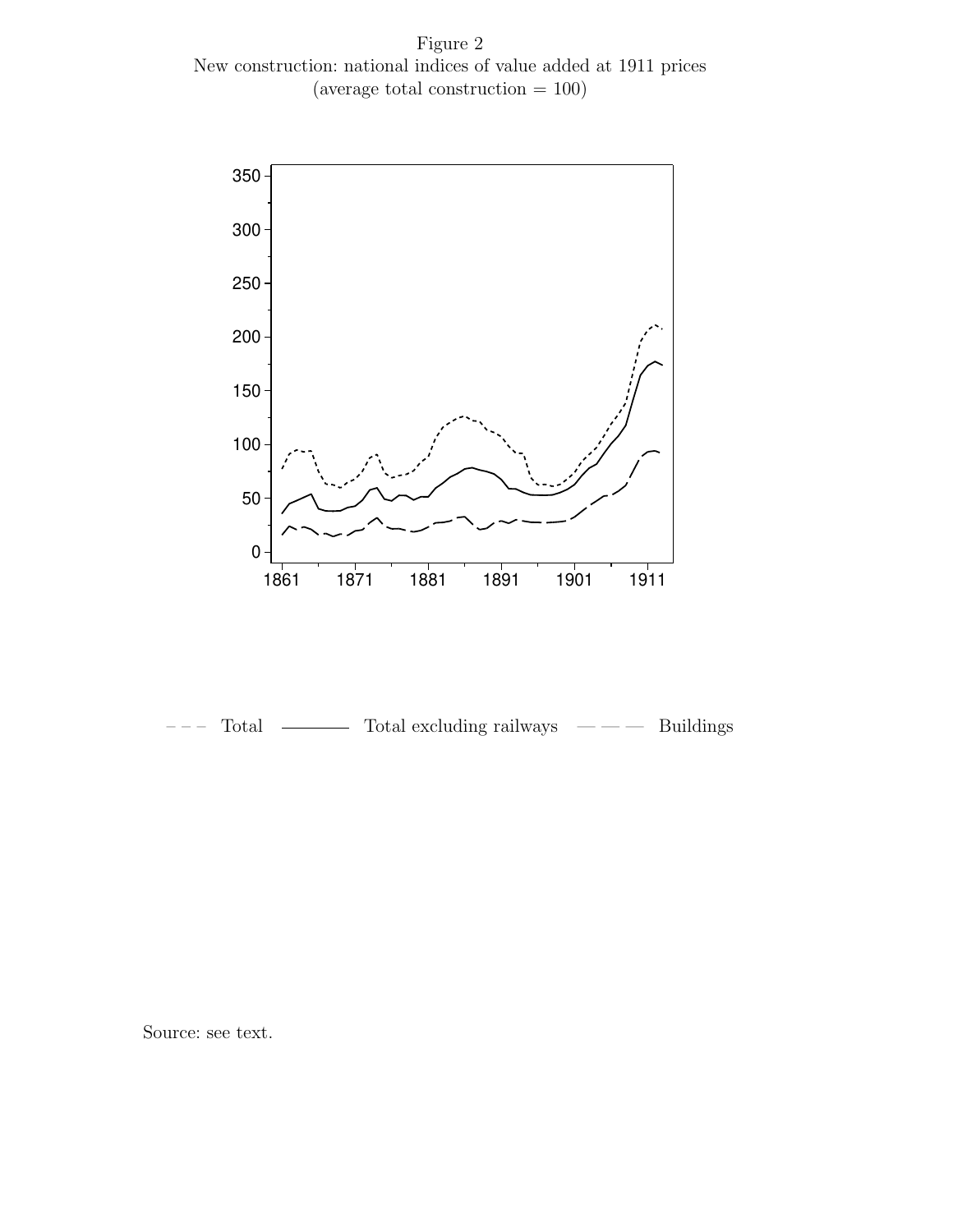Figure 3 Average dynamic correlations, regional total-construction cycles





Source: see text.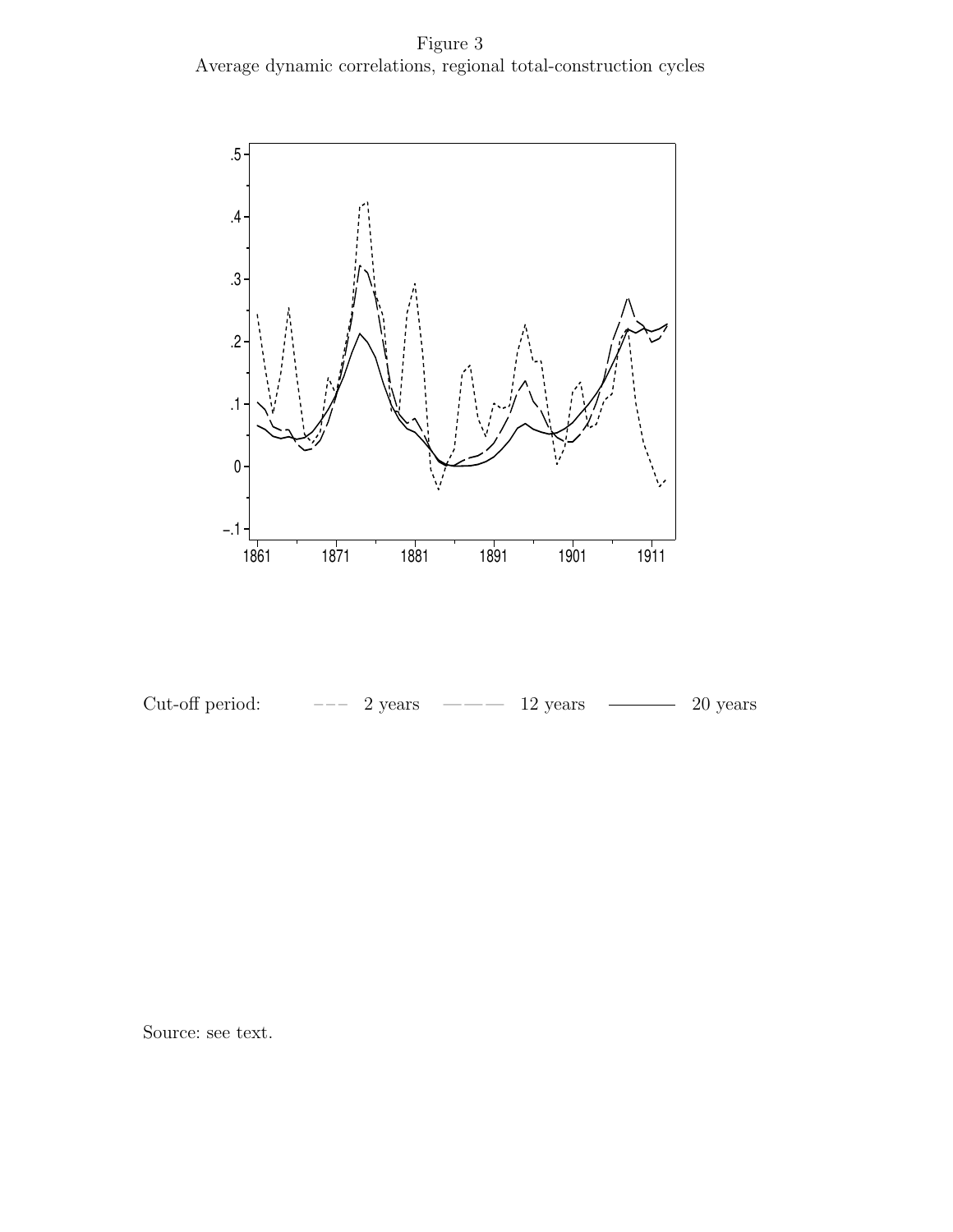## Figure 4 Building-construction cycles

(a) Average dynamic correlations, regional cycles



(b) Year-to-year growth rate, national series



Source: see text.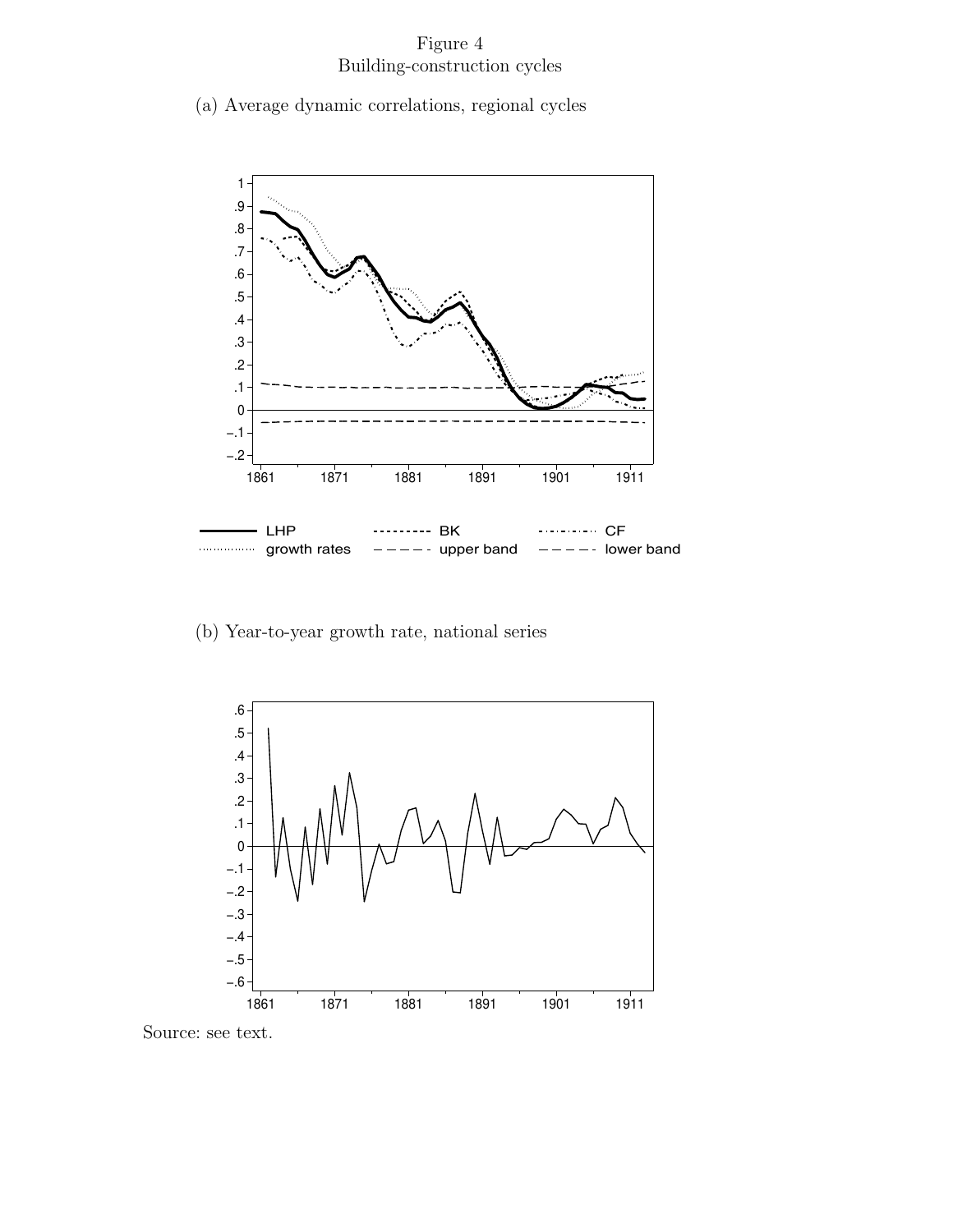## Figure 5 Railway-construction cycles

(a) Average dynamic correlations, regional cycles



(b) Year-to-year growth rate, national series



Source: see text.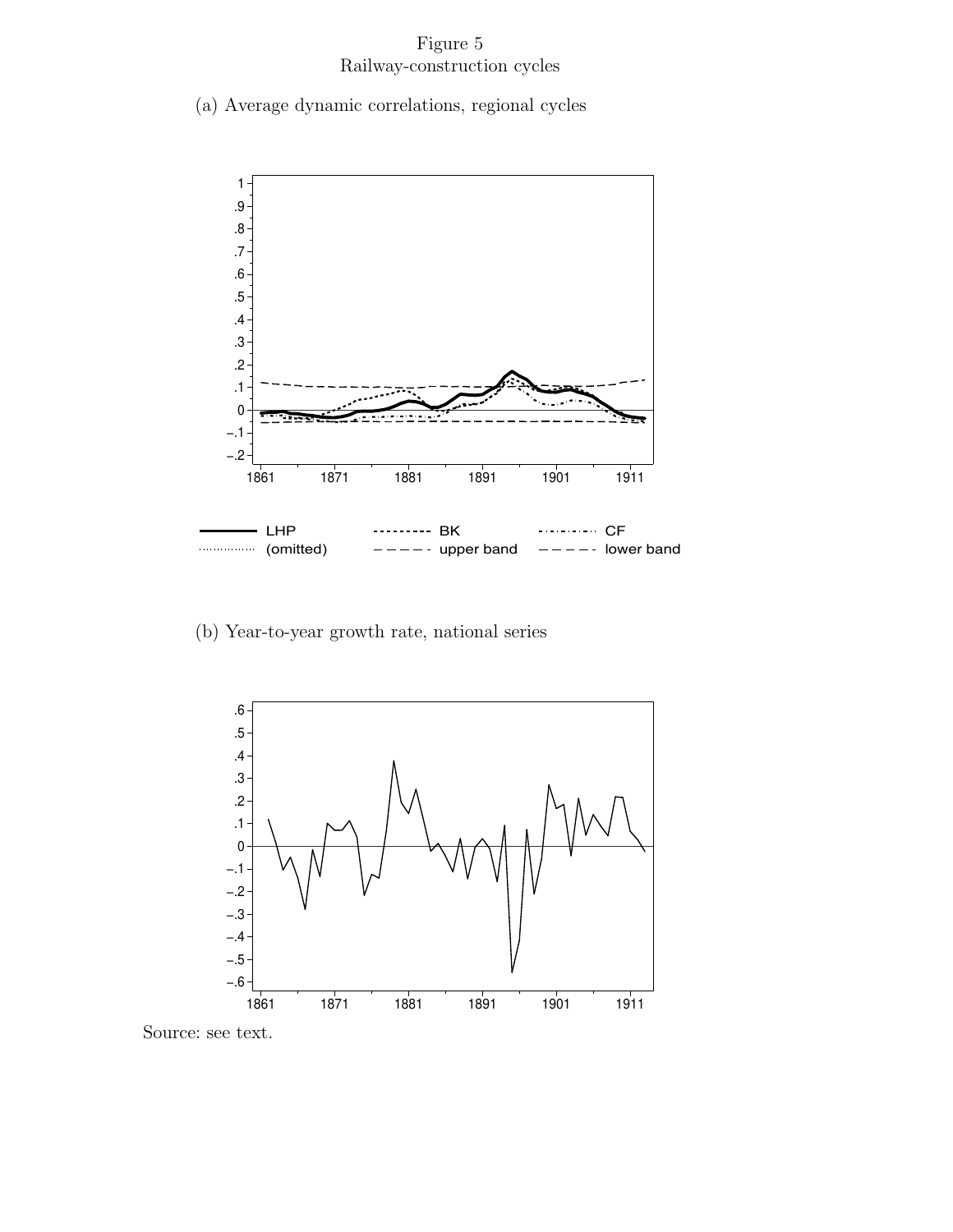## Figure 6 Other-construction cycles

(a) Average dynamic correlations, regional cycles



(b) Year-to-year growth rate, national series



Source: see text.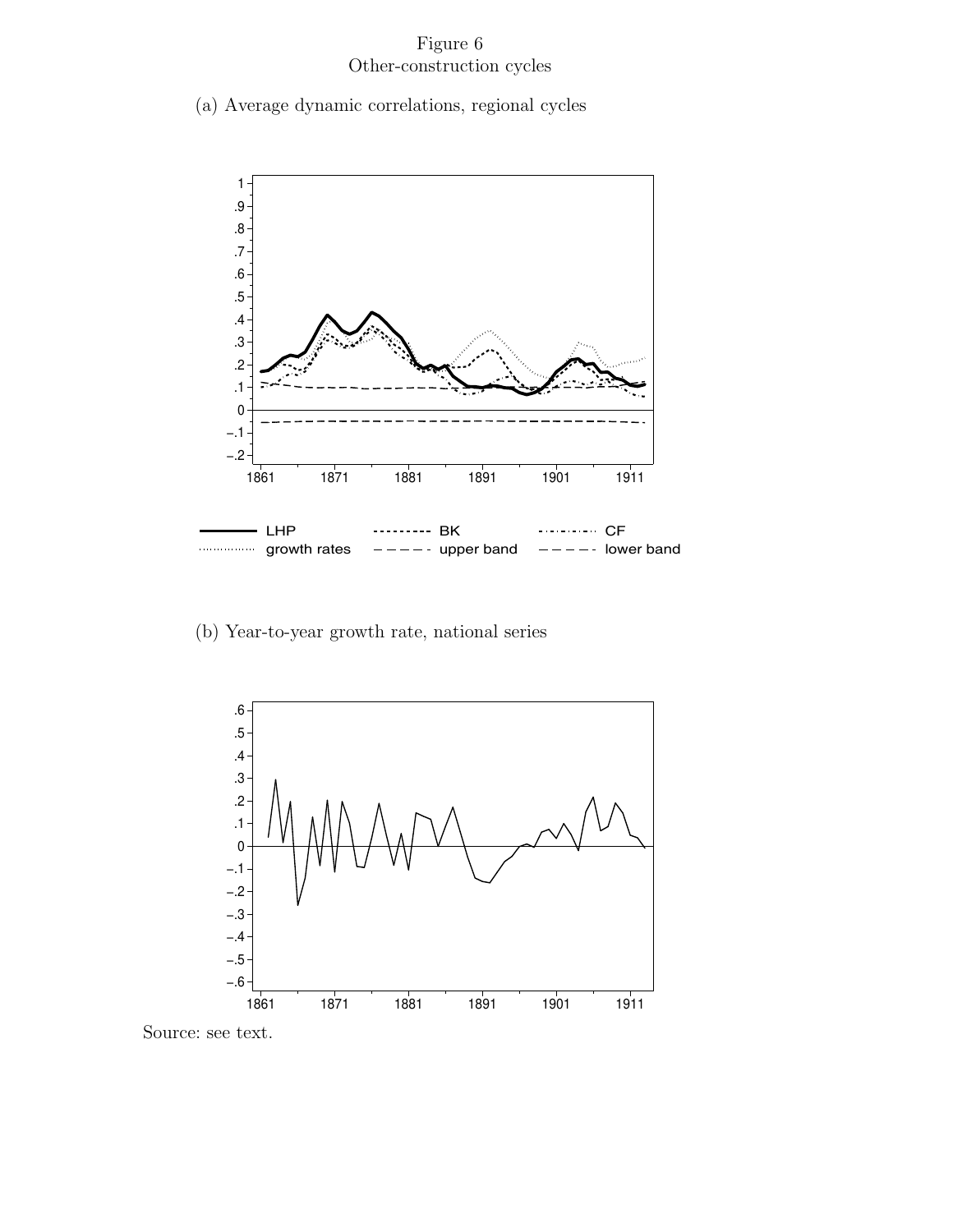## Figure 7 Total-construction cycles

(a) Average dynamic correlations, regional cycles



(b) Year-to-year growth rate, national series



Source: see text.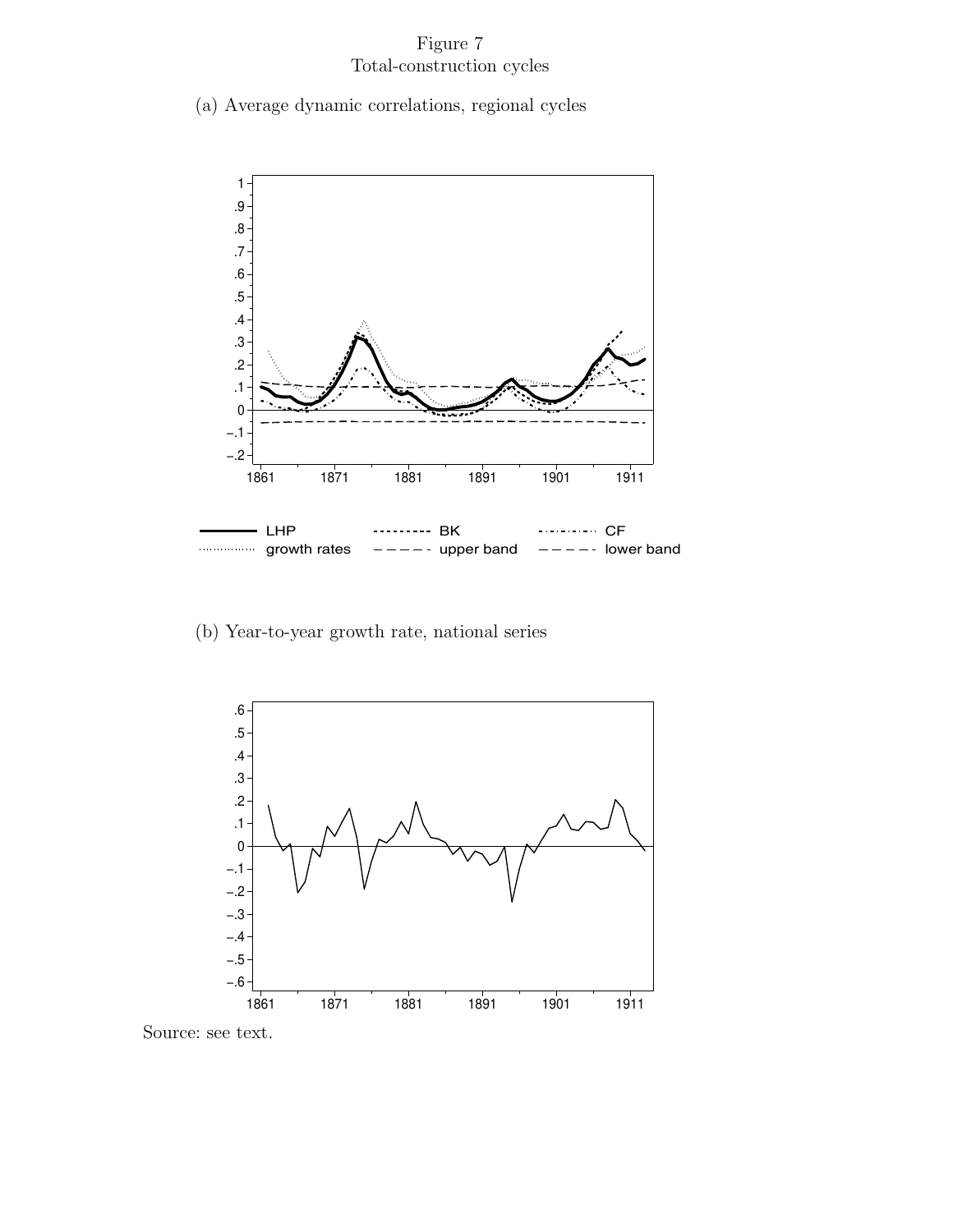![](_page_23_Figure_1.jpeg)

Source: see text.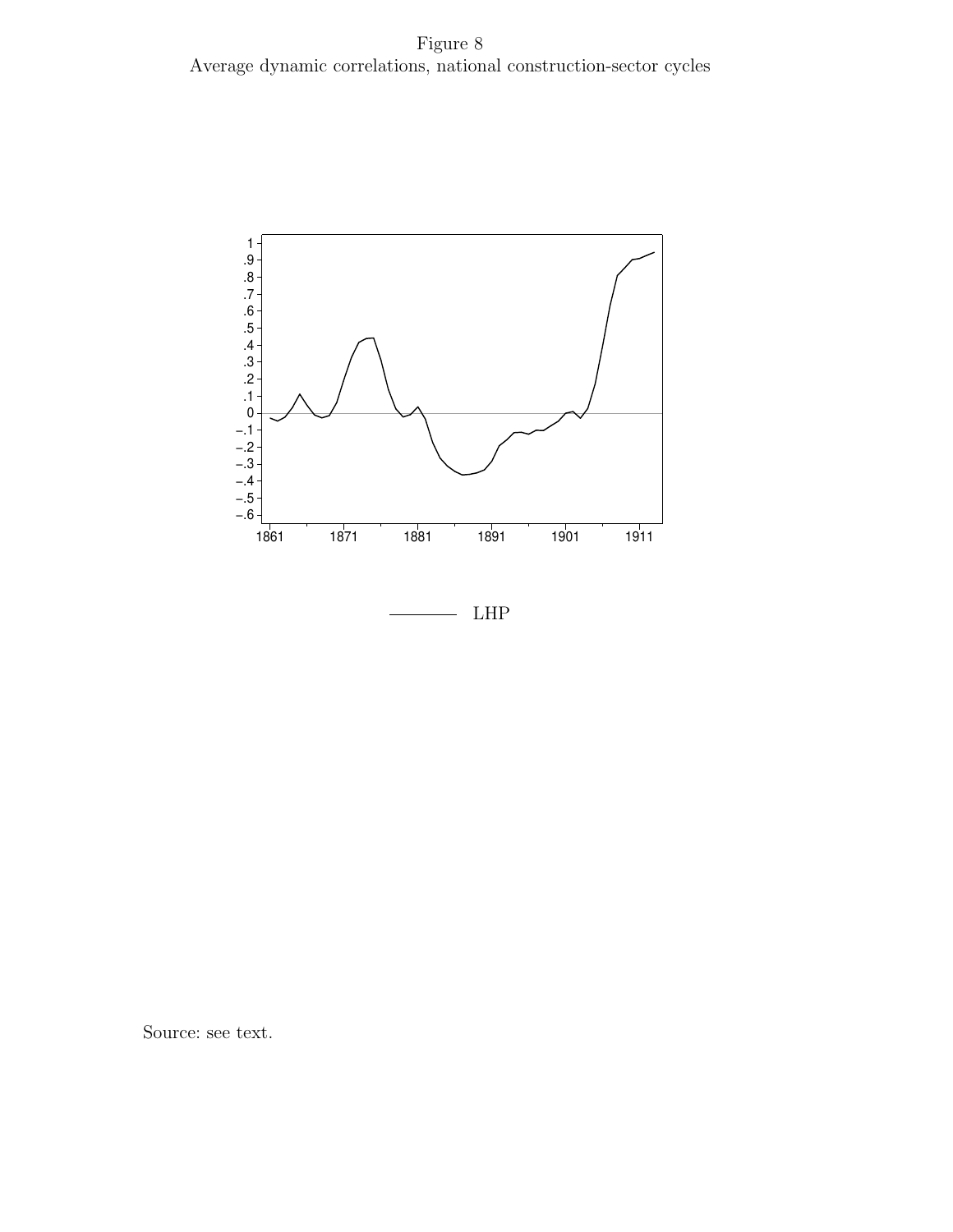Figure 9 First differences in regional scaled trends: ranges (for each region, average scaled total trend construction,  $1861-1913 = 1.00$ )

![](_page_24_Figure_1.jpeg)

Key: the dashed lines indicate the maxima and the minima, the solid lines the second and third quartiles.

Source: see text.